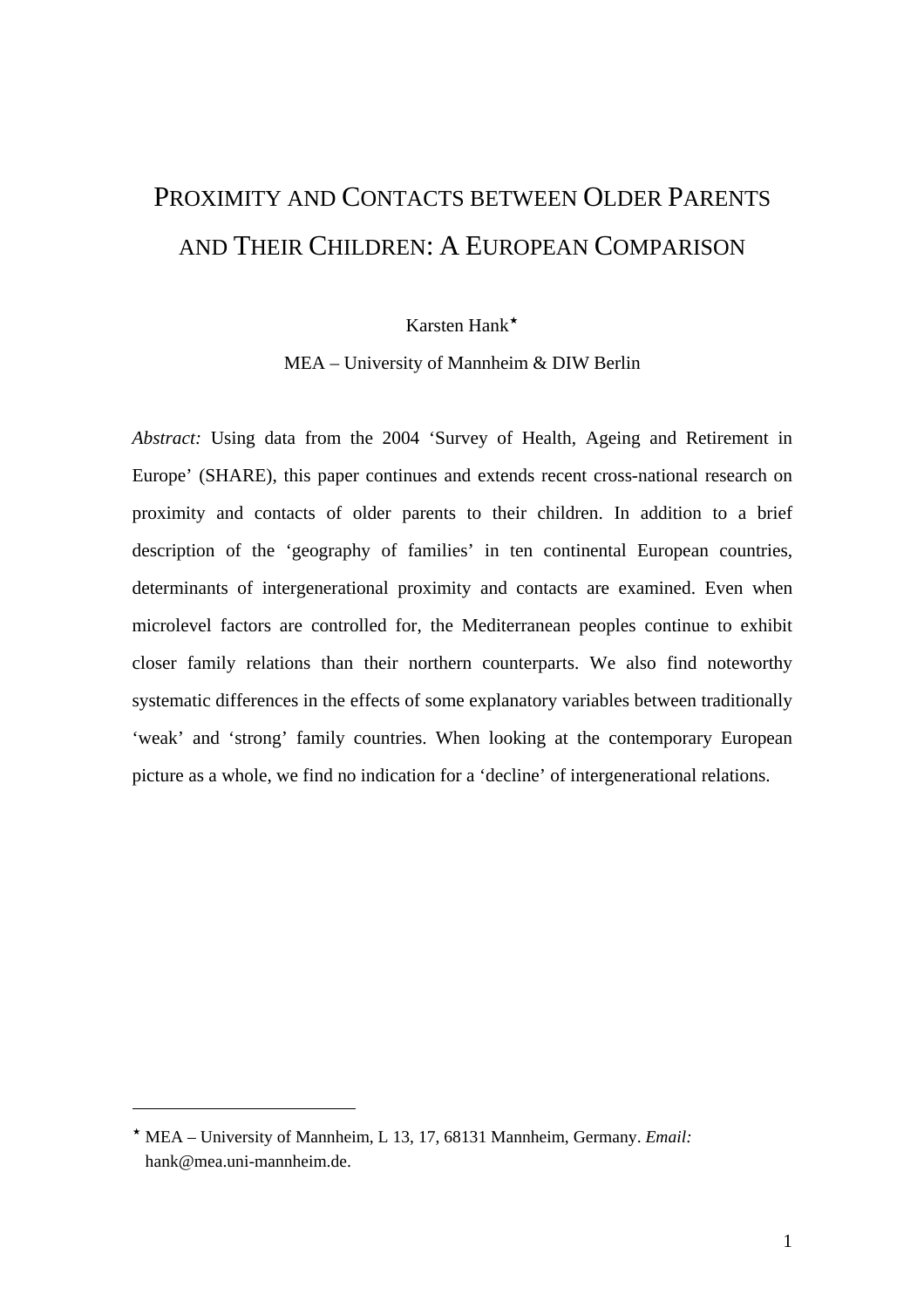Often driven by concerns about the 'decline' of the family (e.g., Popenoe, 1993), a considerable amount of research dealing with proximity and contacts between older parents and their children has been conducted in the US (e.g., Greenwell & Bengtson, 1997; Lawton, Silverstein, & Bengtson, 1994; Wolf, 1994) and – more recently – also in a number of European country studies (see e.g., Lauterbach, 1998, for Germany; Shelton & Grundy, 2000, for Great Britain; Tomassini, Wolf, & Rosina, 2003, for Italy). Drawing on data from the 2004 'Survey of Health, Ageing and Retirement in Europe' (SHARE), this paper continues and extends recent cross-national research on the proximity of parents to their adult children and intergenerational contacts (e.g., Glaser & Tomassini, 2000; Kohli, Künemund, & Lüdicke, 2005; Tomassini et al., 2004).

Against the background of rapid demographic change, it is the primary purpose of our analysis to provide a snapshot of continental Europe's diversity right after the turn to the 21<sup>st</sup> century, both in terms of the *current state* of family relations at older ages and with regard to *future prospects* of intergenerational support. So far, studies based microdata suffered from the constraint to derive comparable information on parent-child relations from different national data sources, which not only limited the set of variables available for the analysis, but also the sample of countries to be considered. Our analysis, though, is based on a single set of truly comparable microdata for currently ten countries, ranging from Scandinavia to the Mediterranean, which provides rich information on a broad set of relevant individual-level variables for both parents *and* children. Moreover, while many studies either deal with proximity (e.g., Glaser & Tomassini, 2000; Lin & Rogerson, 1995) or with contacts (e.g., Grundy & Shelton, 2001; Tomassini et al., 2004), the present analysis considers both of these dimensions of intergenerational solidarity (see also Greenwell & Bengtson, 1997; Lawton et al., 1994).

Because the dividing line between 'younger' and 'older' parents is a fuzzy target that cannot be determined easily, we decided to include the 'gray area' of individuals in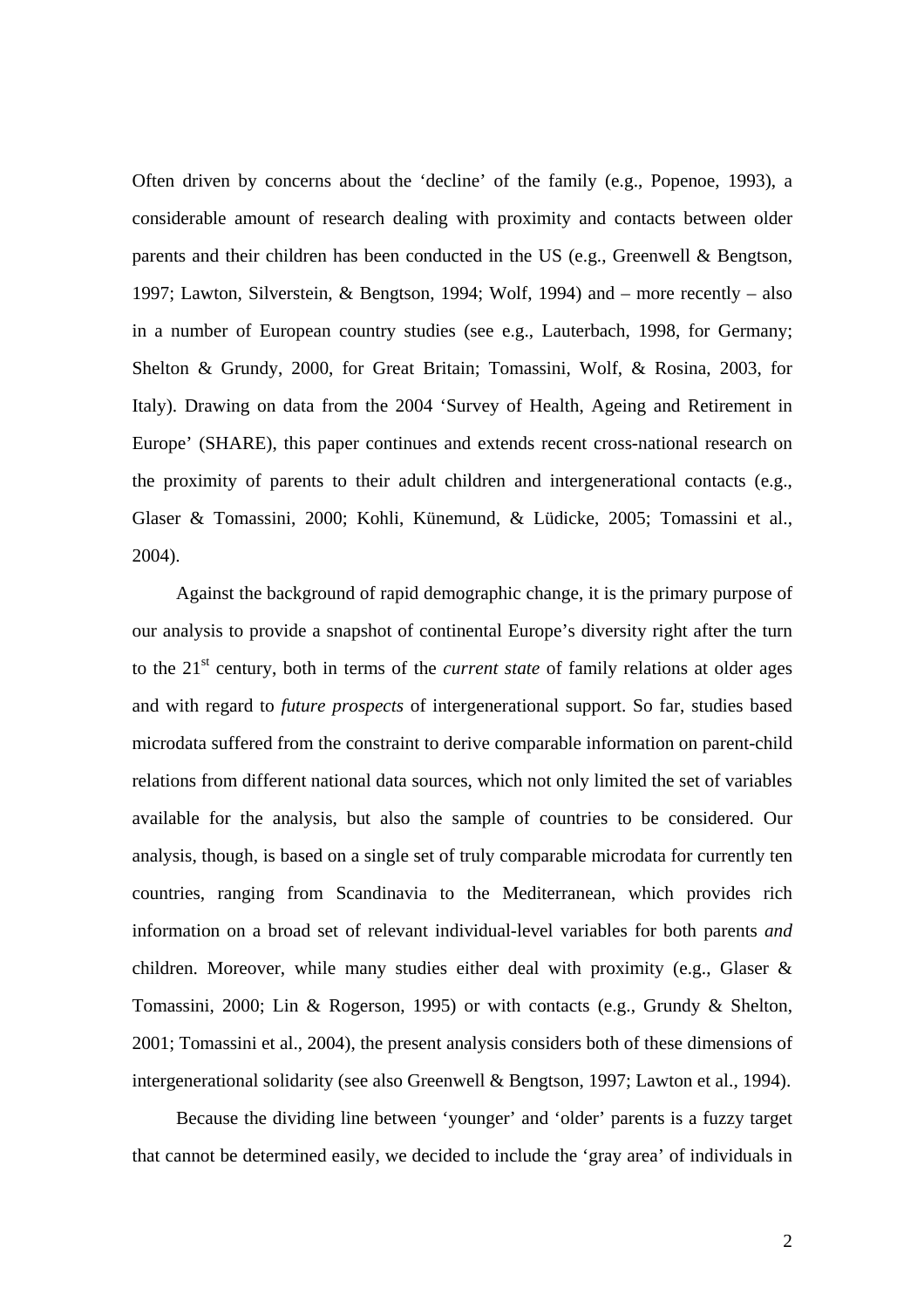their late middle-age years (50+) in the analysis (see also Börsch-Supan et al. 2005; Marmot et al. 2003). Given the substantial variation in children's age at leaving home across Europe (e.g., Aassve, Billari, Mazzuco, & Ongaro, 2002; Billari, Philipov, & Baizán, 2001), this implies that in some countries a notable share of parents in our sample will not yet have reached the 'empty nest' phase of the family life-cycle, whereas in others parents' offspring will often have progressed considerably further in the transition to adulthood. The focus of the analysis is on those parent-child pairs in a family that are characterized by the shortest geographic distance and the highest frequency of any kind of contact.

#### **BACKGROUND**

In the next quarter century it is likely that in western societies the proportion of elderly people with at least one child alive will be higher than in any preceding period – despite a substantial decline in fertility and as a result of decreases in mortality (cf. Murphy & Grundy, 2003). Still, demographic, social, and ideational changes in the second half of the past century have triggered increasing concerns about the ability and willingness of families to support the older generation (e.g., Himes, 1992; Ogawa & Retherford, 1997). A particular matter here is the substantial increase in the proportion of older people living alone (see Tomassini, Glaser, Wolf, Broese van Grenou, & Grundy, 2004, for an overview), because the availability of kin support largely depends on geographic accessibility and social contact.

While Parsons (1943) maintained that the amount of interaction between children and older parents would be substantially reduced with increasing geographic distance ('isolated nuclear family'), authors such as Litwak (1960), for example, suggested a significantly weaker association between distance and interaction in his 'modified extended family model'. Yet others argued that kinship interaction will occur despite a negative impact of the distance between parents' and children's households. This 'consensus perspective' thus acknowledges the adaptability of kin networks to greater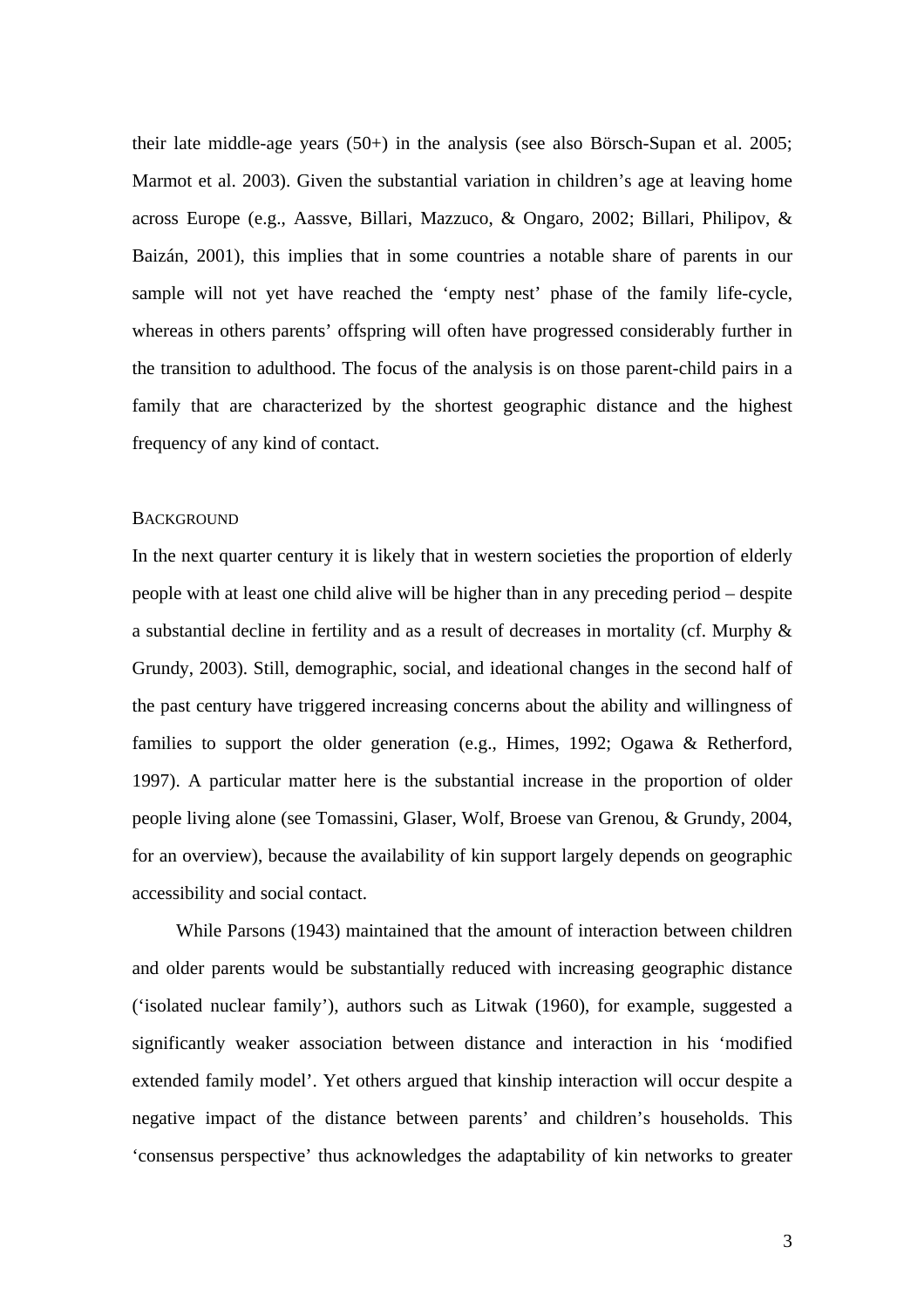spatial dispersion, but also fully recognizes the negative impact of separation distance on interaction (see DeWit & Frankel, 1988; Smith, 1998: Section II, for reviews of this discussion). More recent studies have clearly shown that 'intimate but distant' intergenerational relationships still allow for high levels of affinity, which is an important precondition for current *and* future support and exchange (e.g., Silverstein & Bengtson, 1997).

Although reciprocity in parent-child relationships does not necessarily require coresidence, proximity and contacts constitute the basic *opportunity structure* for intergenerational interaction (cf. Bengtson, 2001: p. 8). This is likely to vary substantially across nations. Previous investigations have shown that northern Europeans, for example, are clearly less likely too live close to their parents or to have frequent contacts with the parent generation than their southern European counterparts (e.g., Kohli et al. 2005; Tomassini et al., 2004). Although this pattern presumably results from multiple factors, such as cross-country differences in parental needs or socioeconomic circumstances, the role of sociocultural forces in maintaining 'strong' or 'weak' family ties has been stressed in particular (e.g., Höllinger & Haller, 1990; Reher, 1998).

The next section reviews findings of previous studies (e.g., Clark & Wolf, 1992; Glaser & Tomassini, 2000; Lin & Rogerson, 1995; Tomassini et al., 2004) with regard to three major bundles of macro- and microlevel determinants of intergenerational proximity and contacts: sociocultural, demographic, and socioeconomic factors. Because the underlying causal mechanisms, such as parental or child needs, may not only vary in importance across different stages of the life-course, but also across countries, hypotheses about potential cross-level interactions are suggested.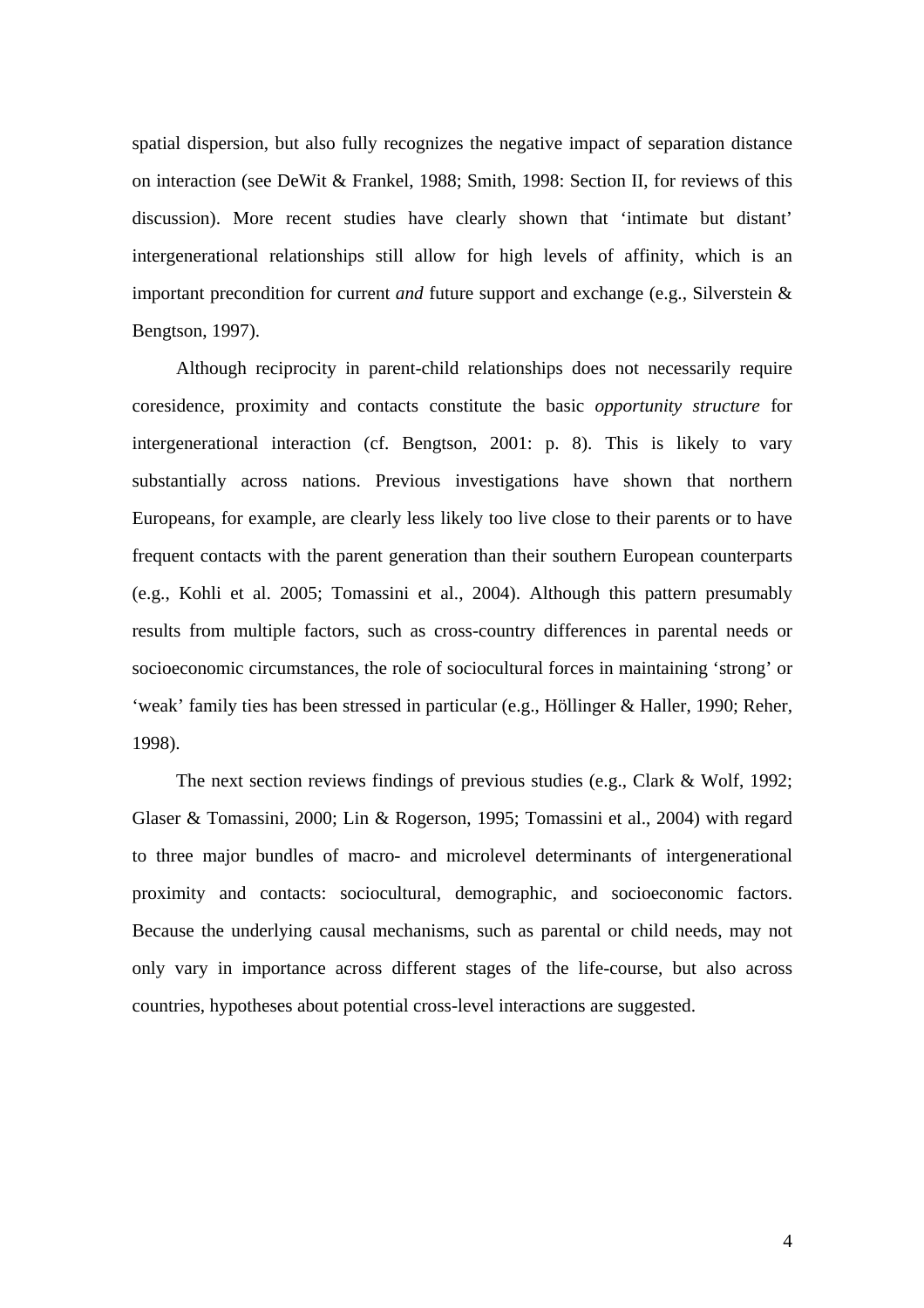#### DETERMINANTS OF INTERGENERATIONAL PROXIMITY AND CONTACTS

*Sociocultural determinants.* Two major sociocultural forces have been suggested to play an important role for the structuring of kinship and social networks (cf. Höllinger  $\&$ Haller, 1990). First, family patterns rooted in pre-industrial rural society, which continue to exist until today (Reher, 1998). From a historic perspective, one may distinguish three broad European 'cultural areas' (Jordan, 1988): (a) northwestern and central Europe, where – as a consequence of the specific characteristics of the rural economy – family members lived at growing distances, (b) eastern and southeastern Europe, where complex family structures (including three-generation families) were more common, and (c) southern Europe, where family bonds were especially tight, although extended family patterns were not very common. Reher (1998: p. 203), who does not consider the Slavic language area, draws an even simpler dividing line – between the center and north of Europe on the one hand, and the Mediterranean region on the other hand – to distinguish "regions where traditionally the family group has had priority over the individual, and others where the individual and individual values have had priority over everything else." This corresponds with differences in cultural values and attitudes regarding, for example, support preferences or the desirability of close intergenerational bonds, which are likely to affect the mix by which families and welfare states eventually share responsibilities for supporting older people (e.g., Glaser, Tomassini, & Grundy, 2004; Motel-Klingebiel, Tesch-Römer, & von Kondratowitz, 2005).

Second, national cultural characteristics (Peabody, 1985), such as a higher or lower orientation towards 'public' or 'private' values, that is, more versus less permanent face-to-face contacts with kin and friends, are to be mentioned. While primary group ties (with kin) are closer in the more 'private' oriented nations of southern and eastern Europe, social networks with more secondary relations (friends, neighbors) have a higher prevalence in Europe's more 'public' oriented northwestern parts. This is consistent with differences in the degree to which, for example, the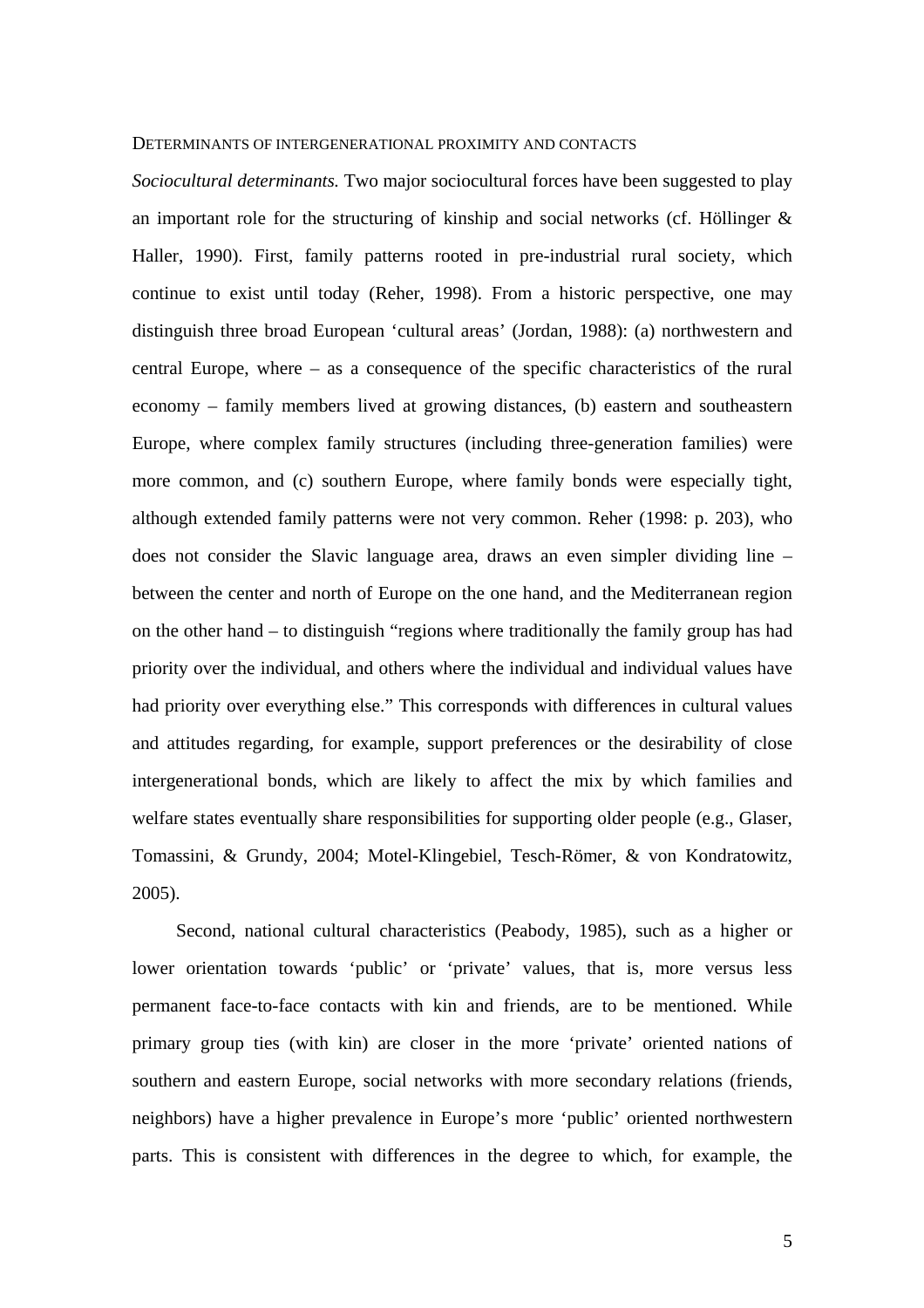Scandinavian and the Mediterranean welfare state regimes have provided generations with opportunities to establish independent relationships (e.g., Daatland & Lowenstein, 2005). Intergenerational solidarity in northern and southern welfare state settings has been suggested to vary in character more than in strength, though, and "primary-group relations in public-oriented nations have only lost their character as permanent face-toface relations, but still maintain their function in providing affective and instrumental support; in private-oriented nations, however, primary-group relations still retain the character of permanent face-to face relations." (Höllinger & Haller, 1990: p. 107; see also Litwak & Szelenyi, 1969)

*Demographic determinants.* While parents and children usually coreside during the earlier phases of the family life cycle, proximity in later life is a consequence of migration decisions, reflecting changing needs and resources of both generations over time (see Lin & Rogerson, 1995, for a detailed life course model of intergenerational mobility). Thus, the relationship between age and the distance between older parents and their children has often been shown to be curvilinear. That is, the probability that parents live near a child declines for the 'young elderly' and increases again at higher ages. Children's age at leaving home, however, varies substantially across Europe and tends to be associated with different life-events in the North (entry into higher education) than in the South (family formation); see Billari et al. (2001). Delays in the transition to adulthood, particularly in the Mediterranean countries, should prolong the period, in which parents provide assistance to satisfy their *children's needs*. At older ages, however, greater *parental needs* for support, often resulting from declining health, are likely to gain dominance (e.g., Silverstein, 1995). This should trigger closer proximity to an adult child, prompt more frequent intergenerational contacts, or both (although parents with health problems may be less able to visit their children). Wolf (1994: p. 184) concluded from US evidence that "[a]mong the young-old, migrants are less likely than nonmigrants to live near a child, but by age 77 those who have moved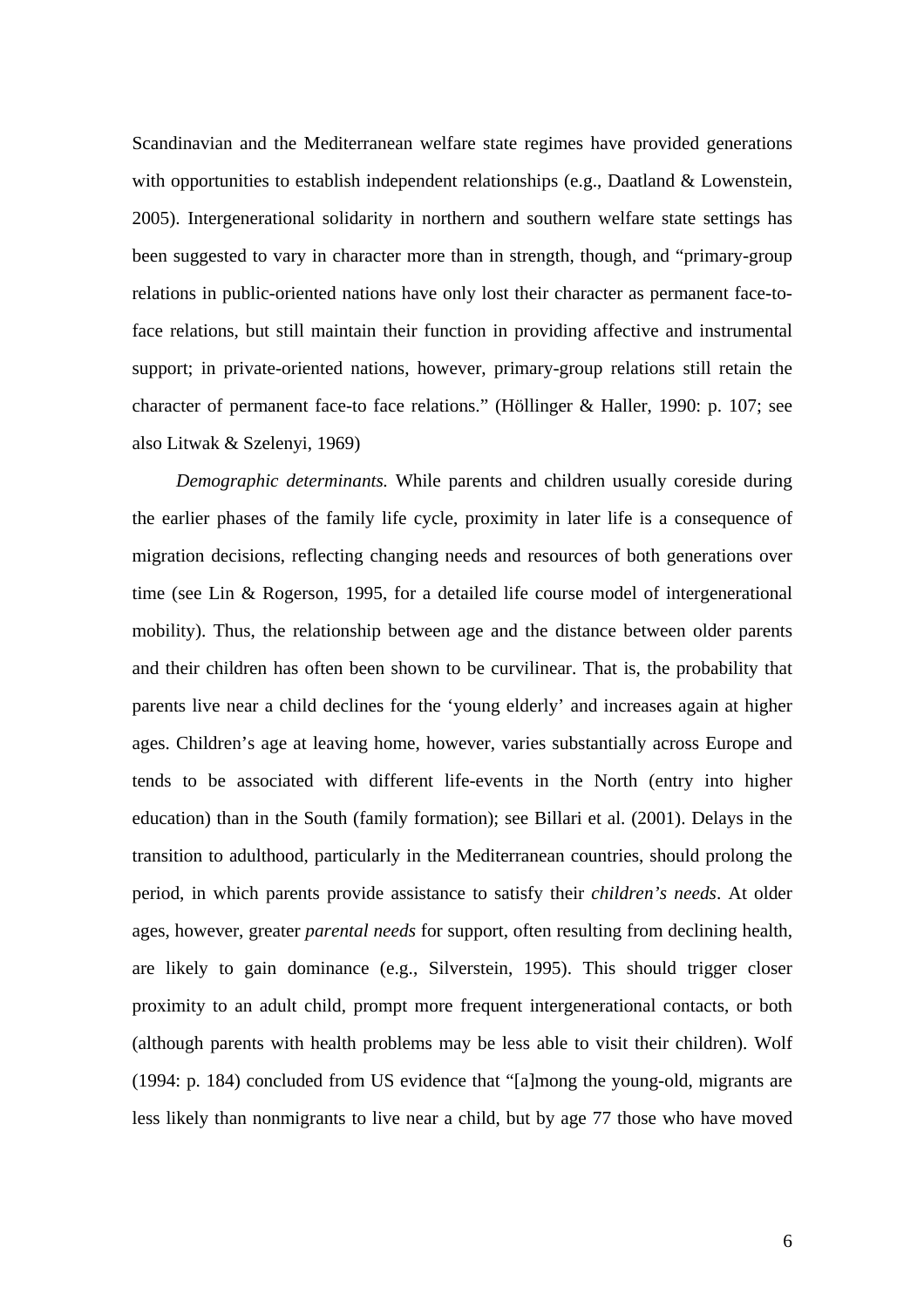within the last 5 years are more likely to live near a child than those who have not migrated."

Marital status matters, as widows – especially those in poor health – are found to be more likely than divorced or separated women to live close to a child. Moreover, particularly divorced fathers have fewer contacts to their children than married parents (see Shapiro, 2003, for a recent investigation). Family size also has a significant effect on the likelihood that older individuals live near a child, in the sense that the chance of parents to live close to at least one child increases with the number of (living) children. The same line of argumentation holds for contacts. Last but not least, gender has been recognized as an important factor associated with kin contact and proximity. Generally, mothers exhibit higher levels of contact with children than fathers. Moreover, adult daughters are suggested to be under greater expectations than sons to live close to their parents and to visit and help them (e.g., Warnes, 1984).

*Socioeconomic determinants.* Housing tenure has been shown to be a relevant socioeconomic determinant of intergenerational propinquity (e.g., Shelton & Grundy, 2000). In some countries, such as Italy, parental 'housing assistance' (either through inheritance of property or financial contributions to purchase a home) "may provide [...] parents with a greater say in where adult children live, and may be one reason why a high proportion of adult children live close to or in the same building as their parents" (Glaser & Tomassini, 2000: p. 732; see also Tomassini et al., 2003). In other countries, such as Germany, home-ownership is likely to be closely associated with social status and wealth, which is important with regard to social class differences in mobility. Although the strength of the relationship between social class and parent-child proximity may have diminished recently (e.g., Greenwell & Bengtson, 1997), middleclass parents are generally said to live further from their children than their workingclass counterparts.

These social class differences are likely to operate through education and employment, which are key mobility factors. Both parents' and children's higher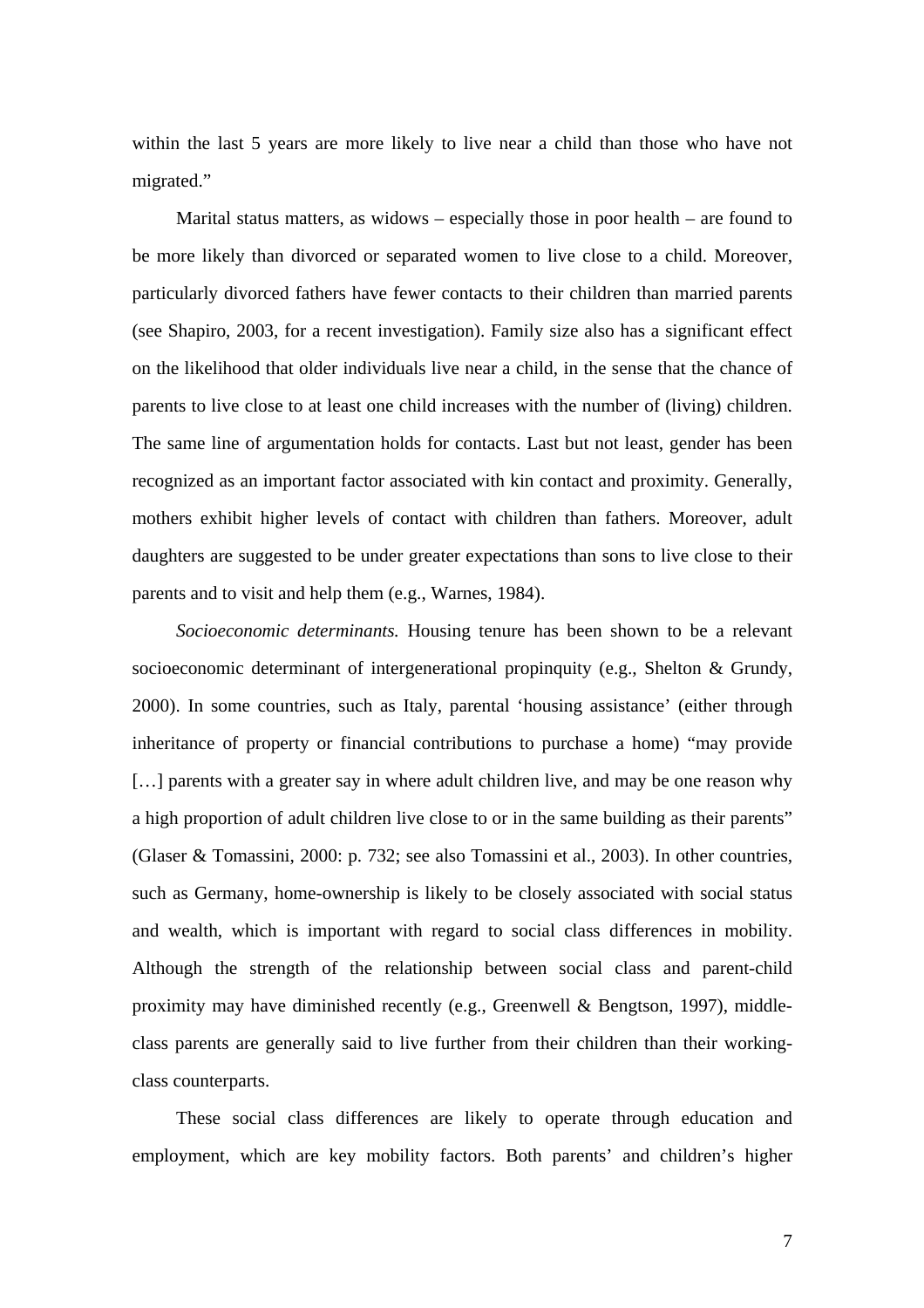educational attainment is negatively associated with proximity. Explanations for this clear correlation mostly refer to greater educational and occupational opportunities for children from families with more resources, whose realization will often be accompanied by longer distance migration (e.g., Kalmijn, 2006; Lin & Rogerson, 1995). Eventually this results in greater intergenerational separation and less frequent (face-toface) parent-child contacts, particularly if universities are not geographically dispersed or if highly qualified workers are tied to a specific regional labor market (e.g., Büchel & van Ham, 2003).

Such structural factors also matter in the sense that people living in metropolitan areas have greater employment opportunities, and more adult children can find jobs within the area. Job markets in rural areas, though, are relatively small, and a significant share of younger generation adults may not get jobs locally. "As a result, the pooled distance between parents and adult children is likely to be shorter in urban areas than in rural areas, everything else being equal." (Lin & Rogerson, 1995: p. 311; see also Shelton & Grundy, 2000)

Finally, with regard to the *relationship between distance and contact*, it has often been suggested that the former is an exogenous determinant of the latter. Considering the increasing costs of contact – in terms of time and money – accompanying greater geographic distance, the frequently reported empirical finding of a strong negative correlation between distance and in-person or even telephone contacts was hence to be expected (e.g., Frankel & DeWit, 1989; Smith, 1998: Section III.3). Even though the supposition that distance is determined fully independent of contact has not remained undisputed, one may still "assume that, when measured at the same time, distance affects contact but not the reverse" (Greenwell & Bengtson, 1997: p. S19).

Although many of the possible interactions between, on the one hand, demographic and socioeconomic determinants of proximity (contact, respectively) and, on the other hand, families' geographic context are difficult to predict, we propose a set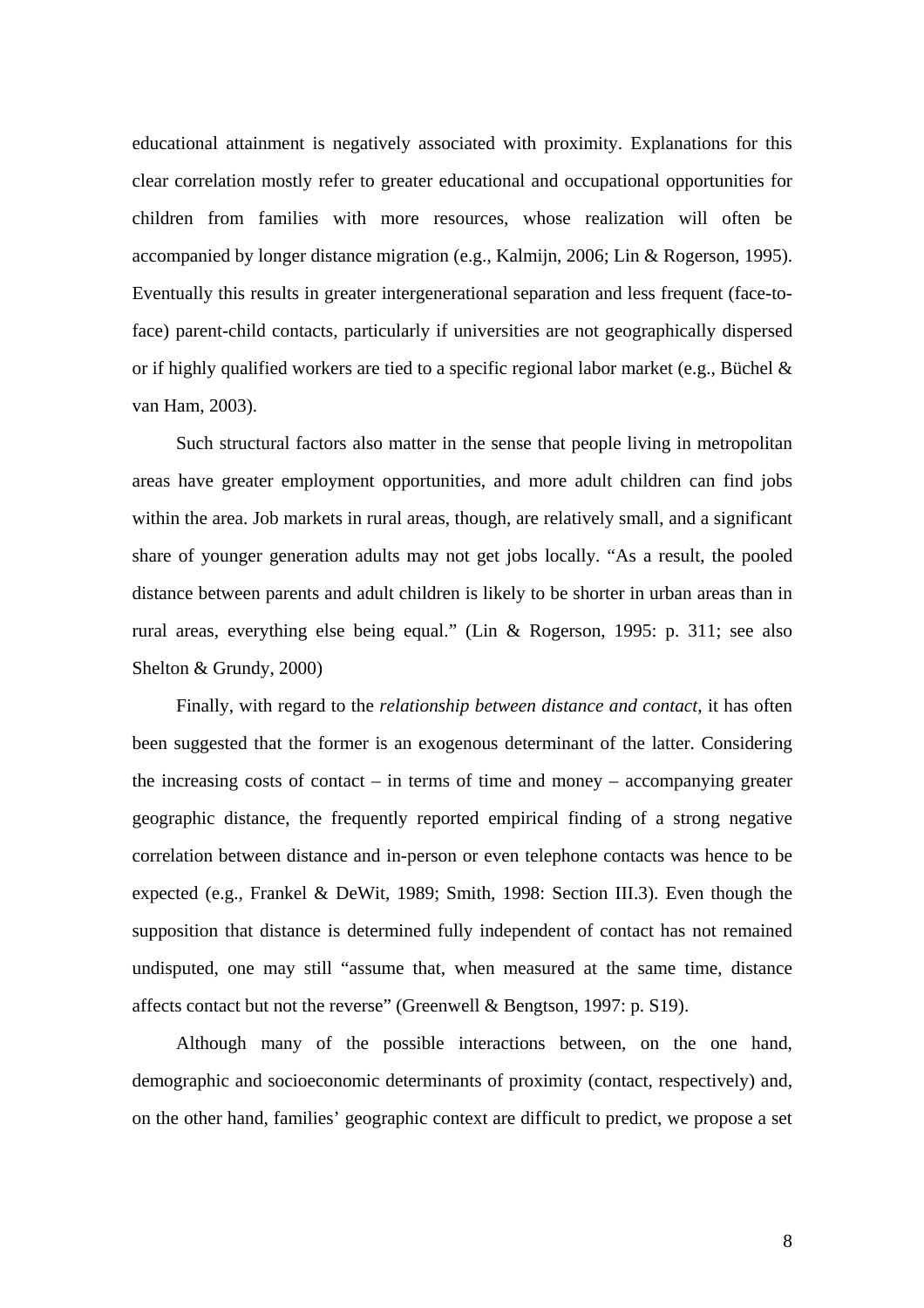of three specific hypotheses, which will be addressed in the course of our empirical examination:

- *Hypothesis 1*: Because preferences for close intergenerational bonds are suggested to be generally stronger in southern European countries, we expect an overall weaker significance of microlevel factors, such as health-related parental needs, in determining parent-child proximity and contacts here, than in the northern parts of Europe.
- *Hypothesis 2*: Because patterns of leaving the parental home in the north of Europe are very different from those in the south, we expect to find regional differences in the effect of factors related to children's transition to adulthood, such as age, in determining intergenerational relationships.
- *Hypothesis 3*: Because of a lower, culturally rooted, 'baseline' desirability of close intergenerational contacts and a greater commonness of parent-child relationships across longer distances, we expect a weaker correlation between proximity and (any kind of) contact in northern Europe than in southern Europe.

It is an empirical question, whether the distinction between 'north' and 'south', which we use as a conceptual frame for the hypotheses suggested here, is sufficient to describe and understand actual patterns and determinants of intergenerational relationships in contemporary Europe. Irrespective of whether a group of, say, inbetween 'central' countries needs to be added, though, 'north' and 'south' are likely to represent in many ways the two extremes of a continuum of European family ties (Reher, 1998).

#### **METHOD**

The data for our study are drawn from the first public release version of the 2004 'Survey of Health, Ageing and Retirement in Europe' (SHARE; see http://www.shareproject.org for more information). SHARE is modeled closely after the U.S. 'Health and Retirement Study' (HRS) and it is the first European data set to combine extensive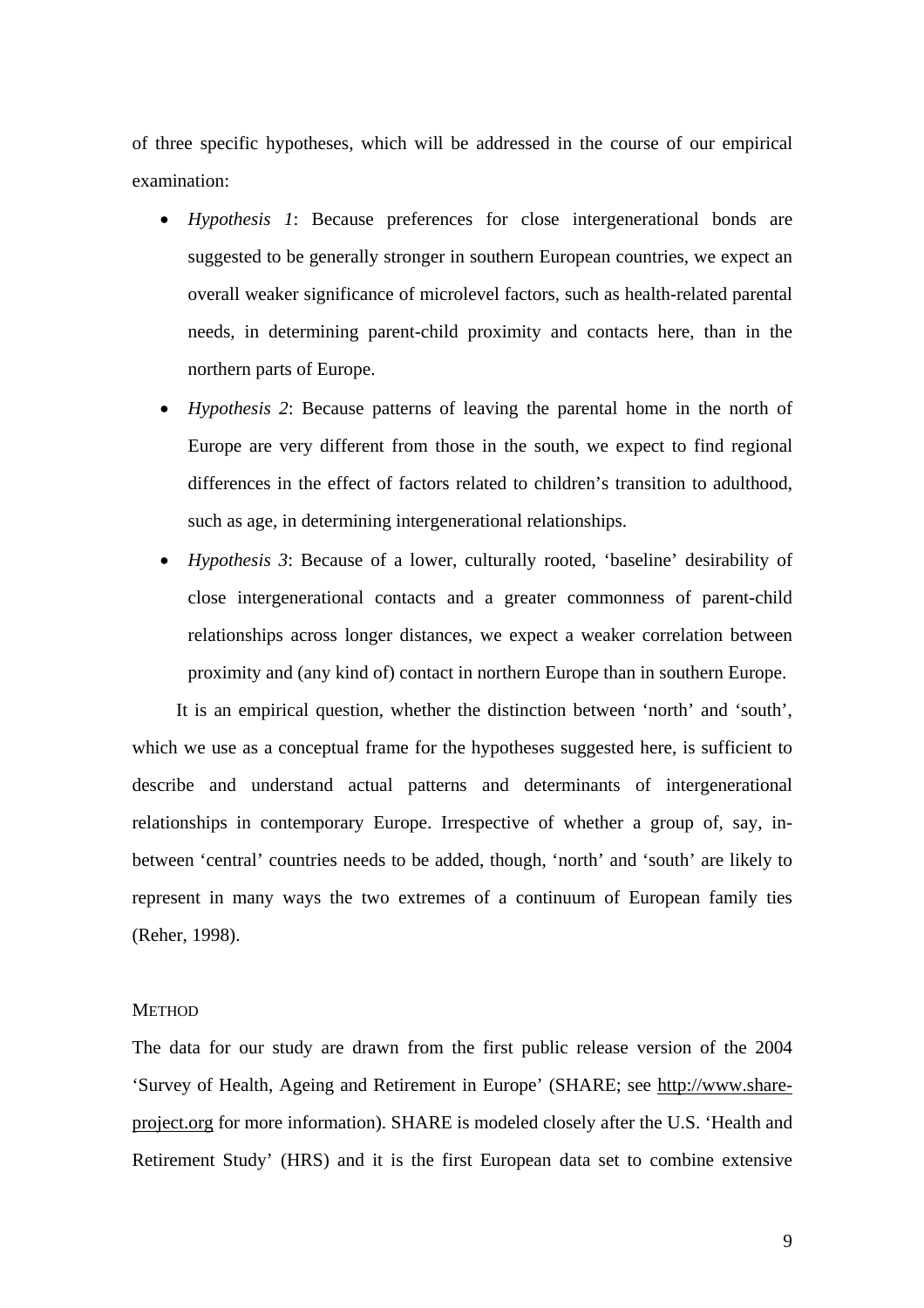cross-national information on socioeconomics status, health, and family relationships of the elderly population (see Börsch-Supan et al., 2005). Release 1 of the data contains information on some 22,000 individuals aged 50 or older from 15,000 households in ten countries (Sweden, Denmark, Germany, the Netherlands, France, Switzerland, Austria, Italy, Spain, and Greece), representing Europe's economic, social, institutional, and cultural diversity from Scandinavia to the Mediterranean. Probability samples were drawn in all participating countries, but the respective institutional conditions with respect to sampling are so different that a uniform sampling design for the entire project was infeasible. As a result the sampling designs used vary from a simple random selection of households (in the Danish case, for example, from the country's central population register) to rather complicated multi-stage designs (as, for example, in Greece, where the telephone directory was used as a sampling frame). The weighted average household response rate is 62 %, ranging from 38 % in Switzerland to 74 % in France (a thorough description of methodological issues is contained in Börsch-Supan & Jürges, 2005).

Because financial variables are not included in our models, missing values (i.e., refusals or 'don't knows') are only a minor issue, affecting at most two percent of the observations in our sample, which we flag with indicator variables (see Acock, 2005, for a general discussion; Kalwij & van Soest, 2005, provide details on item nonresponse in SHARE). The *dependent variables* are derived from answers given by the so called 'family respondent', who is randomly selected in SHARE. To measure the respondent's *proximity* to his or her closest living child, the originally nine answer categories from the questionnaire are collapsed into: 'coresidence' (i.e., living in the same household or building), 'distance less than 25 km', and 'distance 25 km or more'  $(i.e.,  $\geq 15.5$  miles)$ . With regard to *contacts*, SHARE does not distinguish face-to-face, telephone or other modes of contact. Our analysis considers only that child, for which the highest frequency of contact during the twelve months preceding the interview is reported. Again, the original set of seven answer categories is collapsed into three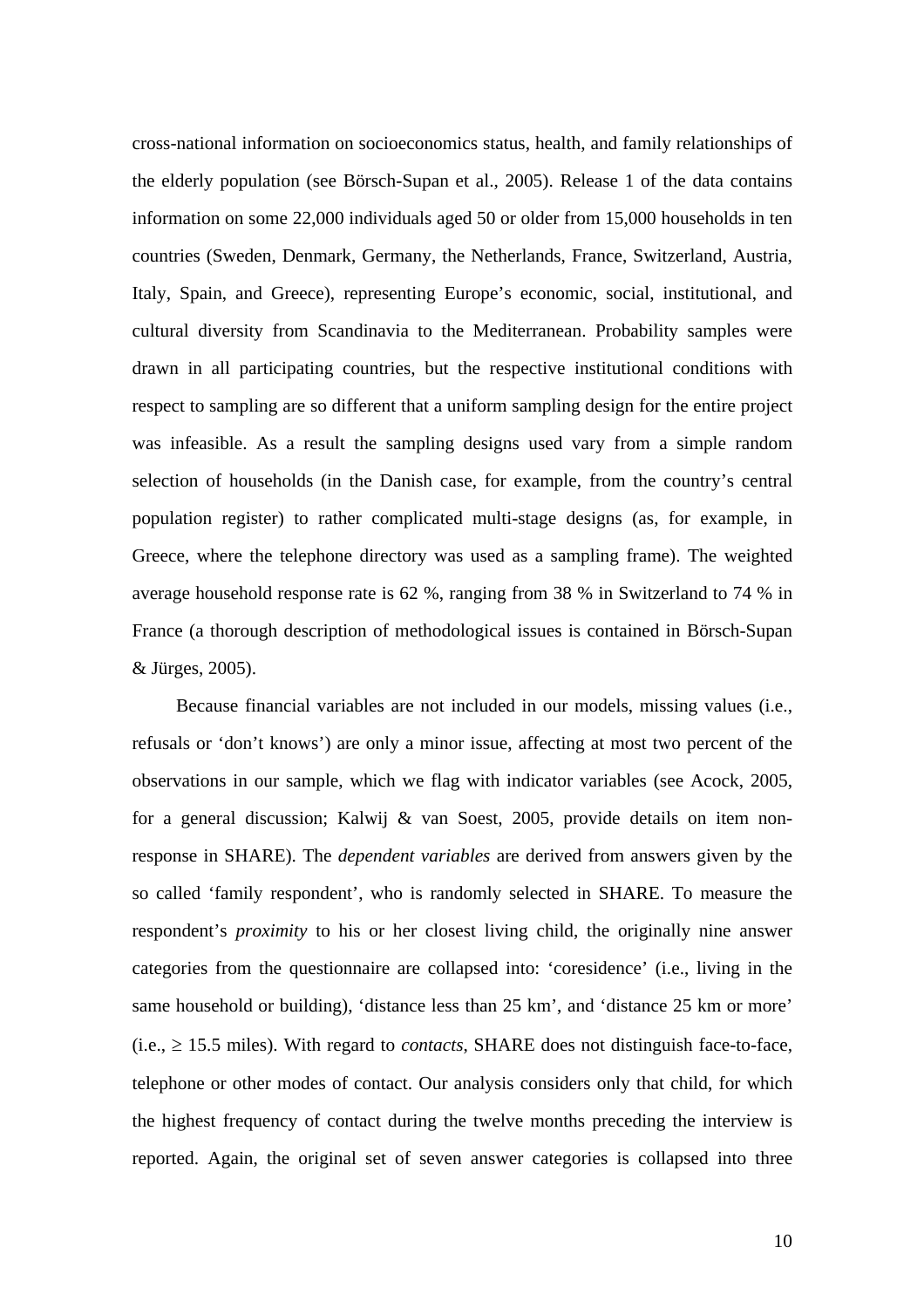groups: 'daily', 'at least once a week', and 'less than weekly'. Coresident parent-child pairs are excluded from the analysis of contacts, because the respective question is not asked if parent and child live in the same household. One possibility to quantify contacts for these cases would have been to assign daily contacts, for example, to all of them (e.g., Tomassini et al., 2004). The frequency of contact would then have been determined entirely by proximity, though. – If there is more than one child living at the same distance from the respondent or having the same frequency of contacts, one of these children is randomly selected for inclusion in the analysis.

The *explanatory variables* used in the multivariate analysis cover parents' characteristics as well as characteristics of the (closest living or most contacted) child. The former include the respondent's *age* (measured in four categories), *gender*, *partnership status*, binary measures of *health* (self-perceived health status, two or more chronic diseases, symptoms of depression in last month), *education* (three categories based on the International Standard Classification of Educational Degrees), *housing tenure* (owner of dwelling), *migration history* (an indicator of whether the respondent moved into the present town within the last 5 years), and a binary *rural-urban indicator*. The available information on the child covers her/his *age* (three categories), the number of *siblings* alive, *current activity* (four categories), *gender*, and *own parenthood* (binary indicator). For the analysis of parent-child contacts, we also use information on the child's *proximity* to the parents (two distance categories). Table 1 provides descriptive statistics for these variables.

Given the nature of our dependent variables and following previous studies (e.g., Glaser & Tomassini, 2000; Shelton & Grundy, 2000), multinomial logistic models are estimated to assess the association between the covariates and the three categories of proximity and frequency of contact, respectively. Before presenting these multivariate results, we briefly update descriptive findings reported in Kohli et al. (2005), whose analysis was based on an earlier, non-public release of the SHARE data.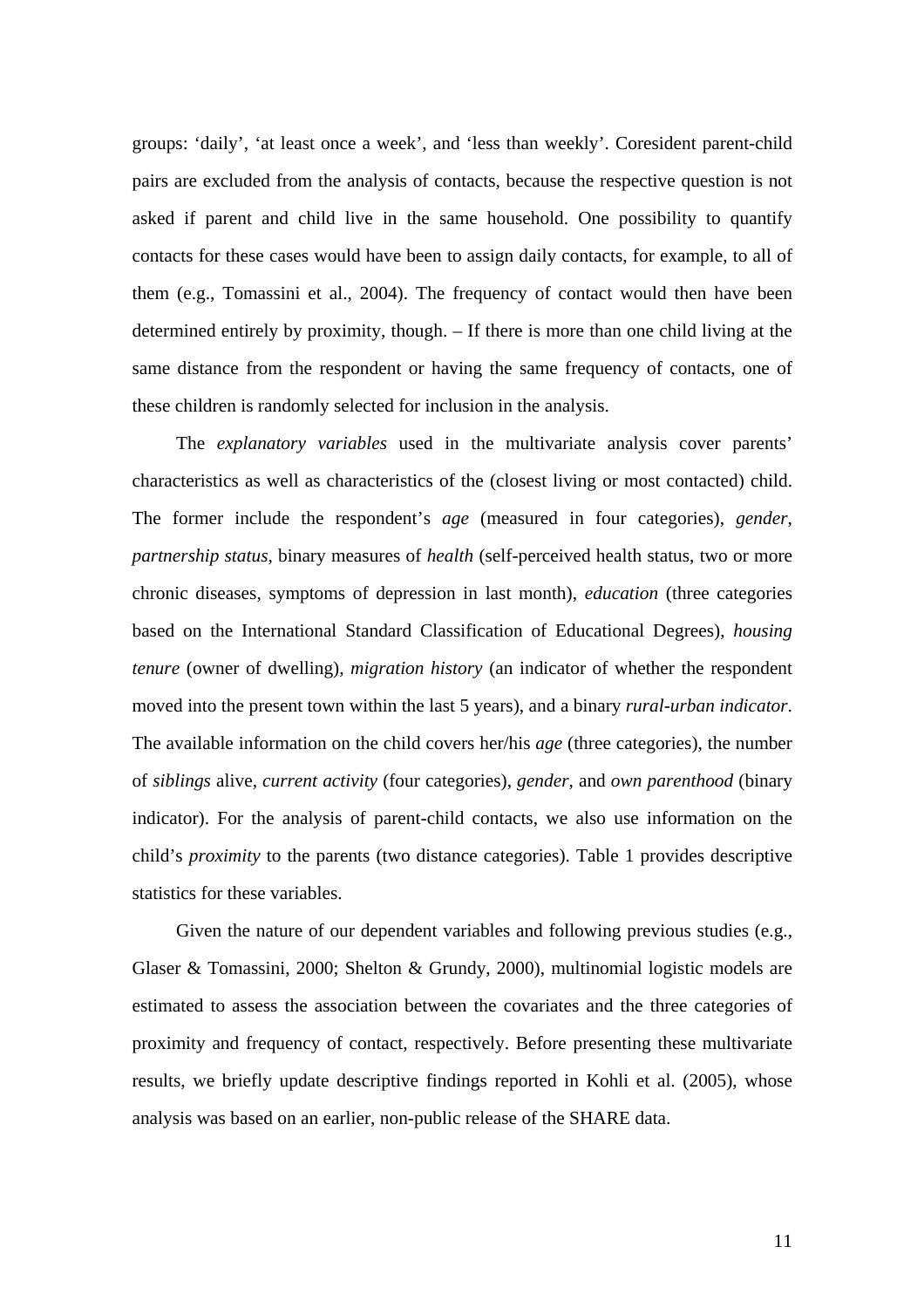## **RESULTS**

#### *Descriptive findings*

*Proximity.* The spatial pattern of proximity between older parents and their (nearest living) child exhibits a very clear north-south divide, with three distinct groups of countries (see Table 2). While coresidence is the predominant living arrangement in the three Mediterranean (or 'southern') countries (reported by 55 - 63% of the respondents), the modal distance in the other SHARE countries is 'less than 25 km', which accounts for 46 - 50% in the 'central' region (Austria, Germany, France, Switzerland) and as much as 57 - 64% of the parent-child pairs under consideration in Denmark, the Netherlands, and Sweden ('north'). The two Scandinavian countries also exhibit the lowest prevalence of coresidence (17%) and – with France – the highest proportion of parents living further than 25 km from their nearest child (close to 25%, versus less than 10% in Greece, Italy, and Spain). In total, 85% of parents aged 50 or older have at least one child with whom they coreside or who lives within a 25 km radius from their own residence. This share remains fairly stable across all age groups, although the role of coresidence decreases substantially in all countries (by about half on average) once the parents have reached age 60. The decline in coresidence at older ages (60+) is particularly pronounced in Denmark and Sweden, where – just as in the Netherlands – another peculiarity can be observed. In contrast to the generally small gender differences in rates of coresidence, in these three countries the proportion of fathers living in the same household or building with one of their children is 1.5 to 2.5 times higher than the respective proportion of mothers (details not shown in Table 2). This pattern may result from higher rates of repartnering among males (cf. Gierveld, 2004, for the Netherlands), which should be paralleled by a higher prevalence of younger children in the household.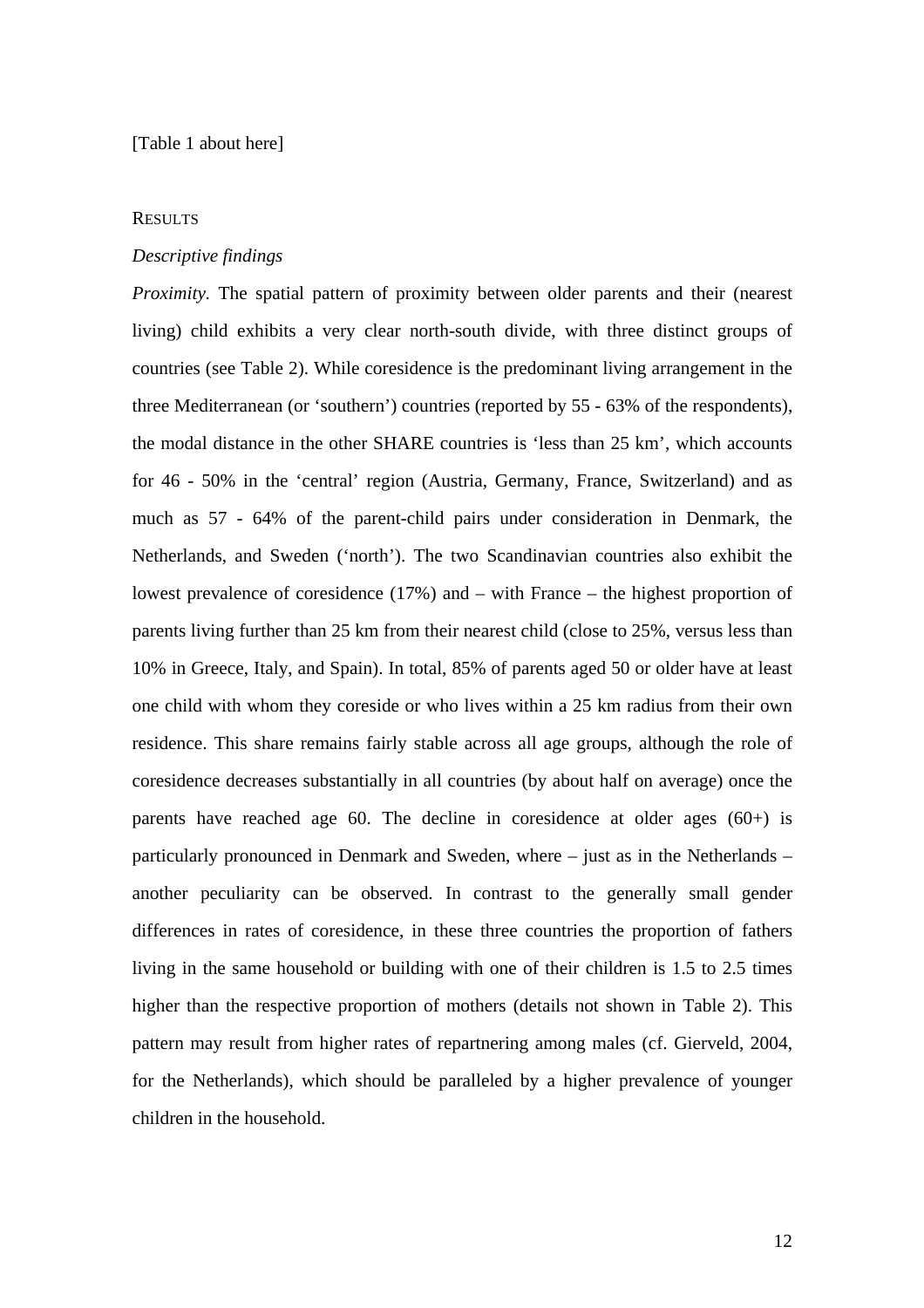## [Table 2 about here]

*Contacts.* Turning to the frequency of parent-child contacts (see Table 3), we observe a similar north-south pattern as exhibited in the analysis of proximity, with less heterogeneity between the non-Mediterranean countries, though. Fifty-four to 62% of older parents in the 'northern' and 'central' SHARE countries report to have contact to a child 'at least once a week' (modal category). In Greece, Italy, and Spain, however, the 'daily' contact rate among non-coresident parent-child pairs is even as high as 57 - 61%. Interestingly, Sweden and the Netherlands show similarly low shares of 'less than weekly' contacts (both 7%) as the Mediterranean countries (4 - 7%). While the frequency of contact generally varies only little with the parent's age, daily contacts are in most countries somewhat less frequently reported by younger respondents (aged 50 - 59). Female respondents tend to report more daily contacts with the most contacted child than men (details not shown in Table 3).

## [Table 3 about here]

A final descriptive finding refers to the relationship between proximity and contact (details not shown in the tables). Nearly 70% of the closest living children are also the most contacted ones (and vice versa). This share increases to 90%, if second most contacted (second nearest, respectively) children are also taken into account.

## *Pooled multivariate regressions for 'proximity'*

To begin with, we estimate three multinomial logistic models for 'proximity' (see Table 4). *Model 1* includes parent characteristics only, which are complemented by child characteristics in *Model 2*. *Model 3* is finally supplemented by dummy variables representing the three 'close' southern countries of the Mediterranean region on the one hand, and the three 'distant' northern countries Denmark, the Netherlands and Sweden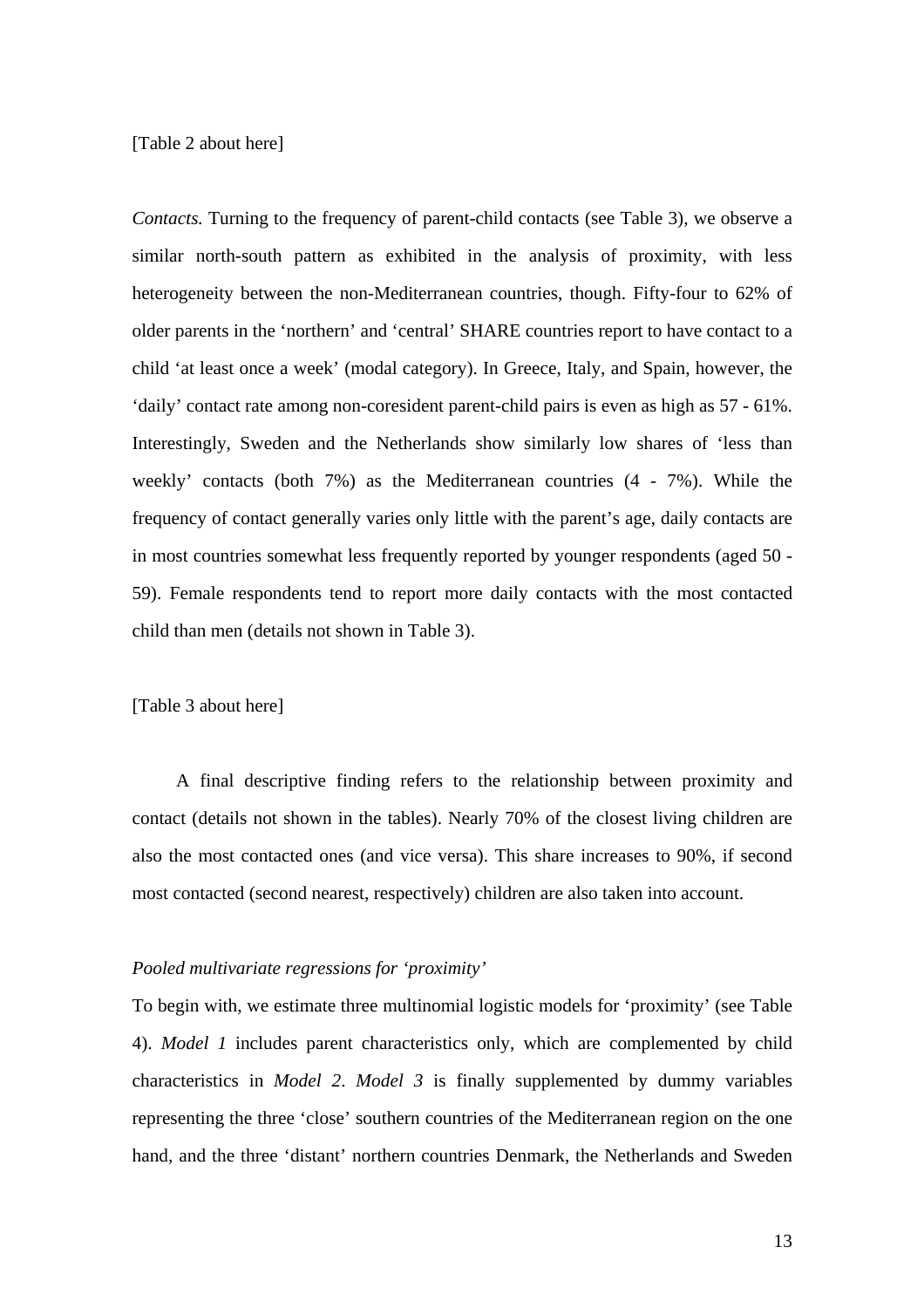on the other hand (with the four 'central' SHARE countries constituting the reference category).

The analysis shows that models of parent-child proximity, which account for parental characteristics only, are likely to be seriously misspecified. This becomes particularly clear, when the role of *parents' age* is considered. Model 1 suggests that the probability of parents to live further away from their children is significantly larger in the age groups 60 and over than for parents in their 50s, confirming our descriptive findings. The parental age coefficients, however, change dramatically, once we control for child characteristics – particularly the child's age – in Model 2. Parents' age becomes either insignificant (if the child lives 25 km or more apart) or the association between age and proximity even takes a different direction: respondents aged 70 or over appear to be more likely to coreside with the closest child rather than having that child living within a distance of no more than 25 km. The picture changes yet again and becomes unsystematic in Model 3, where regional dummies are entered into the regression. This indicates that the causal mechanism driving the relationship between parents' age and parent-child proximity may work differently in the various SHARE regions. Obviously, this issue needs to be addressed in greater detail (see below).

While our measure of *partnership status* appears to be irrelevant with regard to proximity, the relative risk ratios of *female* respondents living 'less than 25 km' or '25 km or more' apart from the closest child turn out to be significantly lower than 1 (in Model 2 and Model 3), suggesting that the propensity of mothers to coreside with offspring is higher than that of fathers. A poor self-perceived *health status* and *symptoms of depression* are also associated with a significantly higher probability of parents to coreside with a child. In Model 3, though, the effect of depression becomes statistically insignificant.

The coefficients for parents' *education* come out as expected. If the respondent obtained a lower degree (compared to the reference category 'medium'), he or she is more likely to coreside, whereas the probability to live at greater distances from their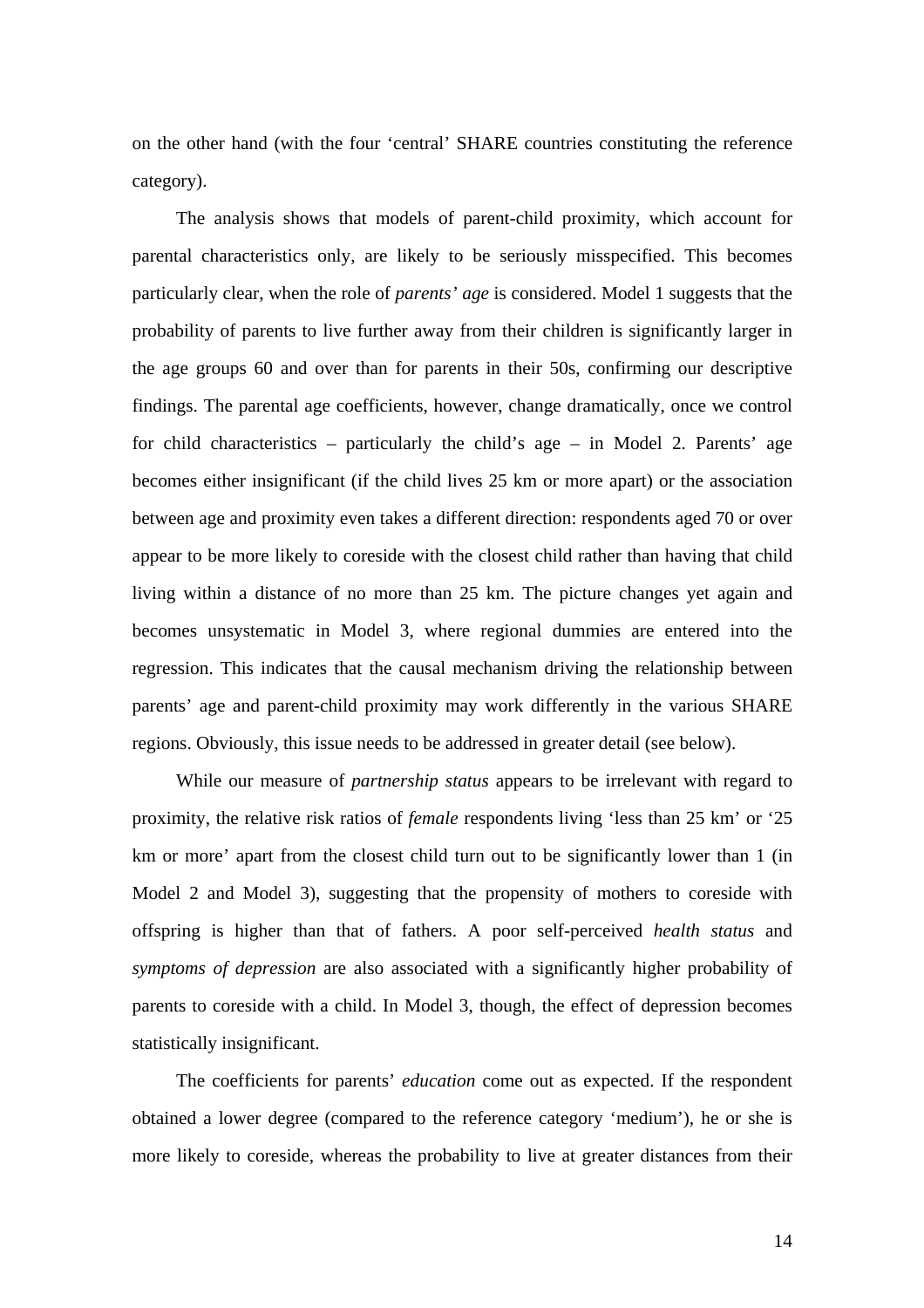children is highest for the most highly educated parents. The strength of this association increases with distance. With regard to *housing tenure*, the results of the first two models suggest a negative association between homeownership and the probability of parents and children to live apart. In Model 3, however, the respective relative risk ratios become insignificant or even significantly larger than 1. If parents *migrated* into their present town only recently, the probability of the nearest child to live outside the parents' dwelling, and particularly more than 25 km away, increases substantially. Parents in the SHARE age group apparently tend to move without their children (see Clark & Wolf, 1992, though). If the present residence is located in an *urban area*, the propensity of a parent-child pair to live close by each other, that is, within a radius of 25 km versus coresidence, increases, whereas the probability to live further apart remains unaffected.

Looking at *children's characteristics* shows that the probability of parents to coreside with the closest living child significantly increases with the *number of children* and decreases with the child's *age*. 'Minor' children (i.e., those younger than age 20) are most likely to live with their parents, but also children in their 20s exhibit a substantially lower propensity to live apart than their older counterparts, even when other individual characteristics are controlled for. A son's or a daughter's *current activity* matters greatly for the propensity to coreside with parents. Compared to children who are gainfully employed, all others are more likely to live in their parents' household or at least in the same building, supposedly as a consequence of a generally less favorable economic situation. The only group exhibiting no statistically significant difference to the employed is that of children who are in education still and live more than 25 km away. This exception is likely to be due to the limited availability of specific educational institutions in the parents' vicinity. Finally, coresidence is less likely for *daughters* – who tend to leave the parental home earlier than sons (cf. Billari et al., 2001: Table 2) – and becomes extremely rare if the closest living child has children of his or her own, that is, if the respondent is a *grandparent*.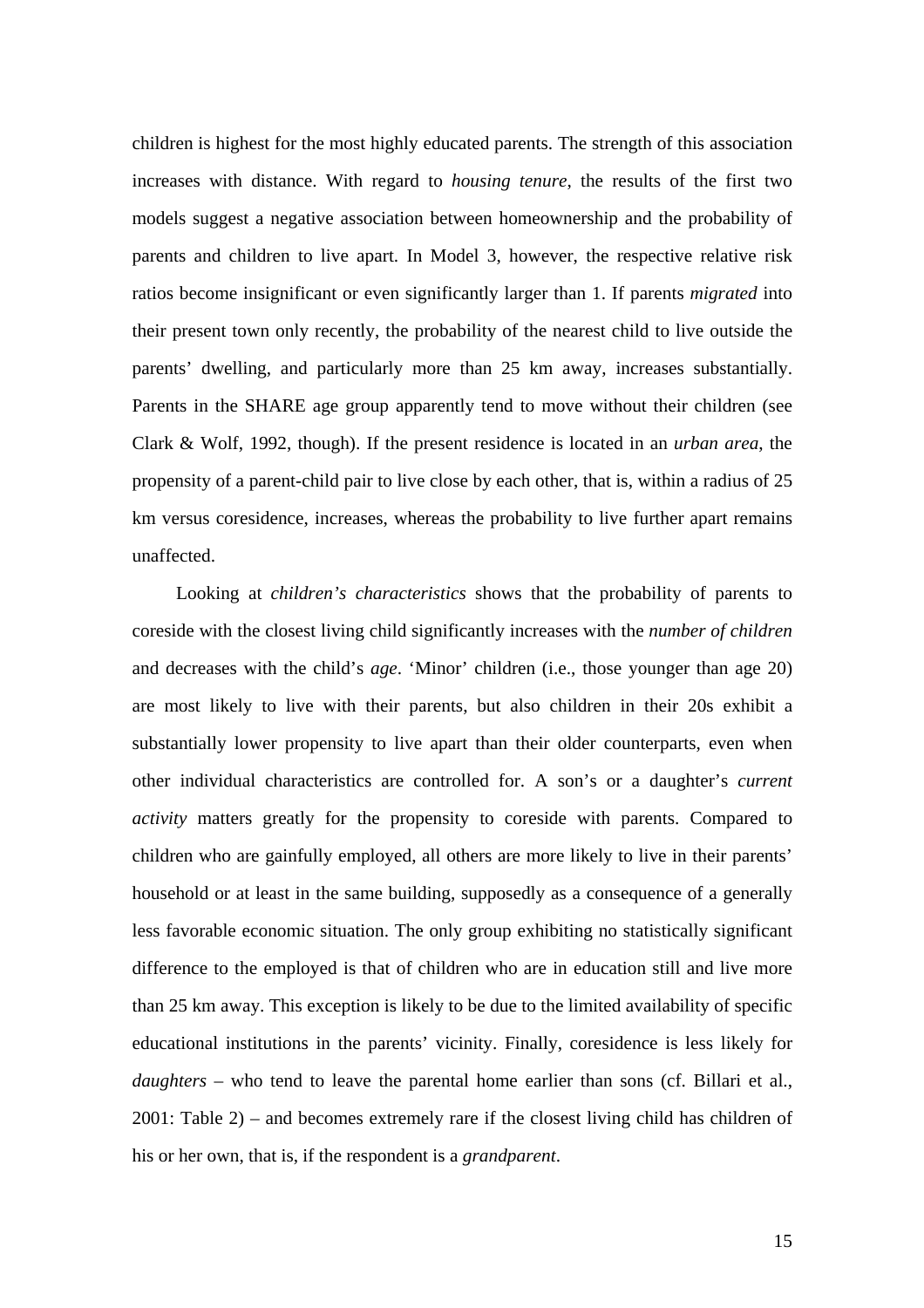The 'Mediterranean' *country indicator* in Model 3 takes the expected direction, clearly showing that older parents in Greece, Italy, and Spain are much more likely to coreside with a child than families in the reference group of countries (Austria, Germany, France, and Switzerland). In the 'Nordic' populations (including the Dutch), on the other hand, we find significantly higher probabilities of living apart than elsewhere. The relative risk ratios suggest that – in general – the main distinction to be made is between those not living with their children (irrespective of distance) and those who coreside.

#### [Table 4 about here]

## *Separate multivariate regressions for 'proximity', by region*

In a second major step of analysis, we investigate into possible *regional differences in the strength and direction of the explanatory variables*, estimating Model 2 for each of the three country groups described above – 'South', 'Central', and 'North' – separately (see Table 5). A major concern here is to shed light on the somewhat confusing pooled regression results regarding the relationship between *parents' age* and proximity. In the 'southern' SHARE countries as well as in Austria, France, Germany, and Switzerland, parents in their 60s do not differ from younger parents in their probability to coreside with a child, whereas their counterparts in Denmark, the Netherlands, and Sweden are significantly more likely to have their closest child living apart (no matter at which distance). This association remains fairly stable in higher age groups as well, but there is some indication that parents aged 70 and over living in the Mediterranean or 'central' countries may even seek to coreside (again) with a child.

In all regions, *female* respondents exhibit higher probabilities of coresidence with a child than men. Although the respective coefficients are insignificant in the 'northern' regression, the descriptive finding that Danish, Dutch, and Swedish fathers coreside more often than elsewhere is not corroborated by corresponding relative risk ratios in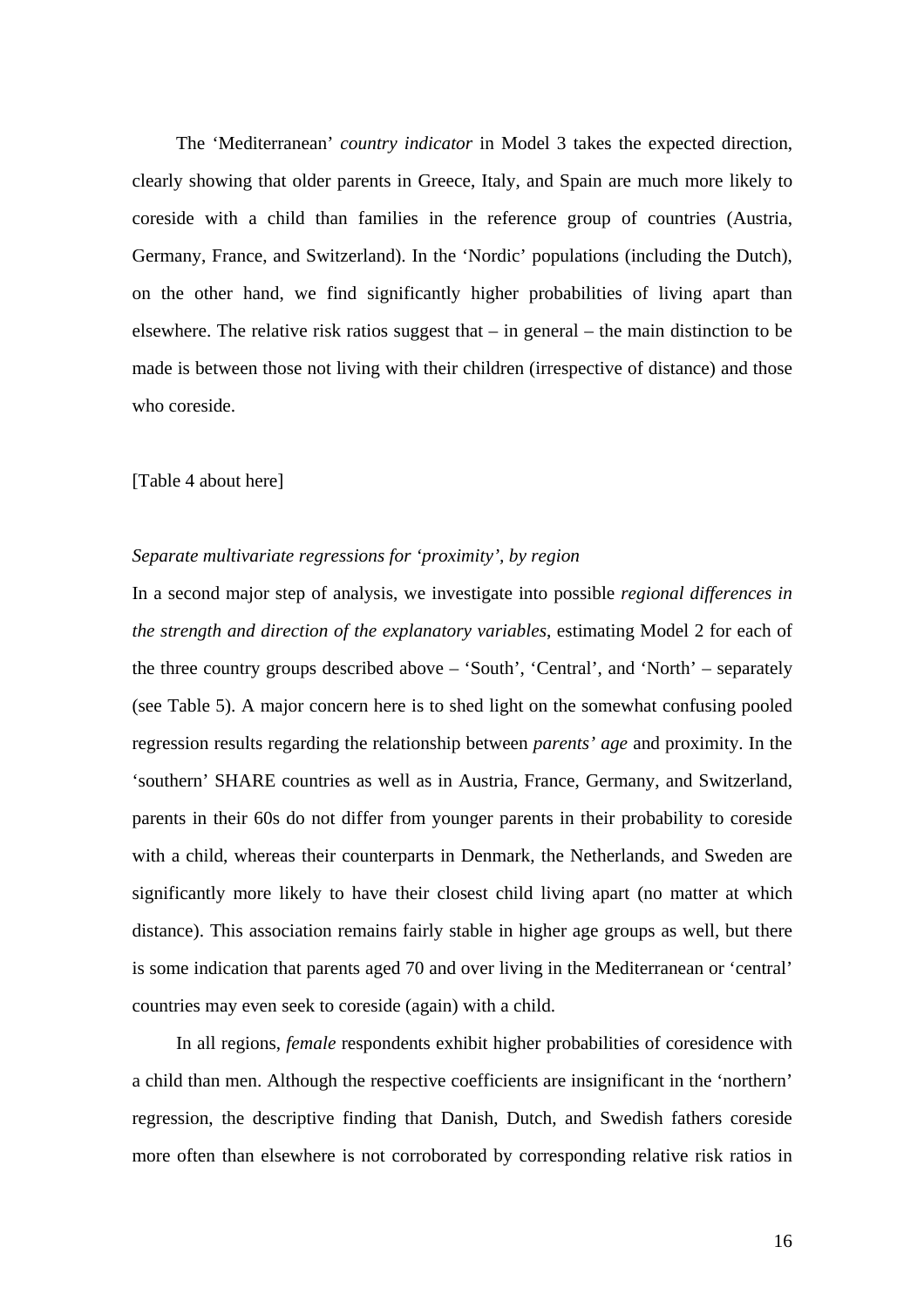the multivariate analysis. While a poor self-perceived *health status* tends to reduce the probability to live apart in Austria, France, Germany, and Switzerland, this is not the case in southern and northern Europe.

The northern countries exhibit the clearest association between coresidence and low parental *education*, which is not statistically significant in the Mediterranean region. Greek, Italian, and Spanish *homeowners*, however, are significantly more likely than others to have their closest child living within a 25 km radius of their own residence. Children's expectations to inherit the parents' dwelling for their own use, paralleled by parents' expectations that the potential heir will stay close by even after having formed a family of his or her own, for example, might be a possible explanation for this finding (cf. Tomassini et al., 2003, for a related discussion). The 'central' region turns out to be special with regard to the role of living in an *urban area*, which is unambiguously associated with greater distances between parent-child pairs. In the southern SHARE countries, however, an urban residence increases the probability of living up to 25 km away, but decreases the probability of living further away (the coefficients in the regression for 'North' have the same signs, but are insignificant).

Systematic variation is also found with regard to the probability of children younger than *age* 20 to live more than 25 km apart from their parents, which is significantly lower in the Mediterranean than in 'central' and 'northern' European SHARE countries. The role of the closest child's *current activity* or *gender* barely varies across regions (not accounting for unsystematic differences in the statistical significance of relative risk ratios). Also, if *grandchildren* are present, the propensity to live apart - rather within a range of 25 km than beyond, though – is very high everywhere. The magnitude of the coefficients, however, is largest in the Scandinavian countries and the Netherlands, particularly if Austria, France, Germany, or Switzerland are compared, where the probability of living outside the (grand-)parents' dwelling tends to be even lower than in the Mediterranean (see the concluding section for a detailed discussion of this finding).

17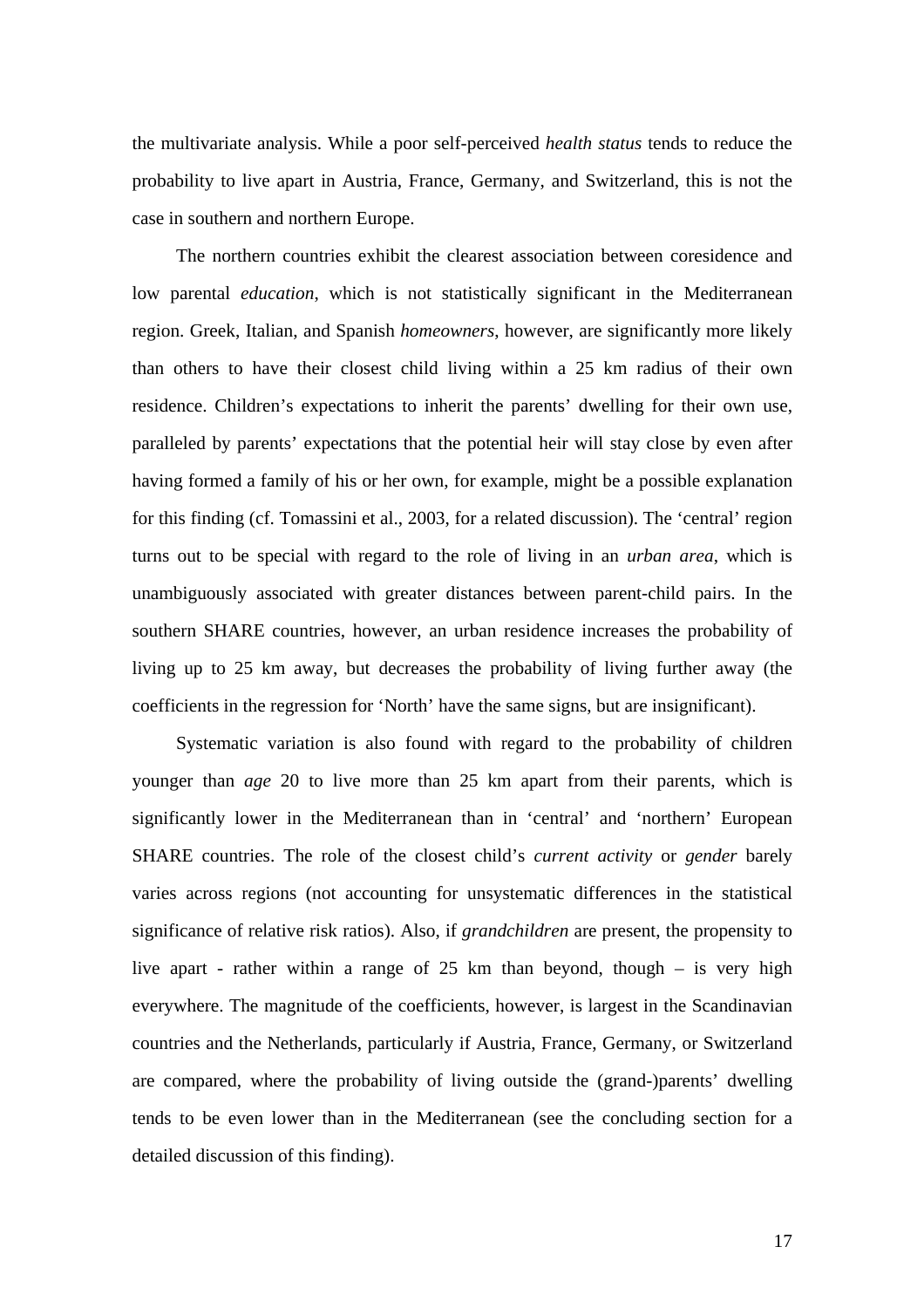## [Table 5 about here]

## *Pooled multivariate regressions for 'contacts'*

For the analysis of the frequency of contacts between (non-coresident) parent-child pairs in SHARE, we follow a similar strategy as in our investigation of the determinants of proximity, that is, we begin with a pooled sample. Because relative risk ratios turned out to be very stable across the different model specifications for the pooled regression, only the results of the full model (including parent and child characteristics, plus an indicator for 'southern' residence) are displayed in Table 6.

Considering first demographic characteristics of the respondents, we notice that the probability of having less than weekly contacts tends to decrease with parents' *age* (controlling for children's age). *Female respondents* as well as those living with a *spouse or partner* are less likely to report fewer than daily or even fewer than weekly contacts to their most contacted child. The role of self-perceived *health* in parent-child contacts is ambiguous. Suffering from chronic diseases, however, tends to increase the likelihood of daily contacts, whereas the reverse appears to be true if the respondent suffers from symptoms of depression. Parents with lower *educational degrees* are suggested to be the most likely to have daily contacts, while those with a higher than medium education rather have weekly than daily contacts with their most contacted child. Less than weekly contacts are more likely among parents who have recently *migrated*, whereas *homeownership* and an *urban residence* are associated with a significantly lower probability of having fewer than daily contacts to a child.

The probability of daily contacts also increases with the *number of children*, but decreases with *children's age*, particularly, if the most contacted child is aged 30 or older. The association between the child's *current activity* and parent-child contacts, however, is not very systematic in the pooled regression. While *grandparenthood* leaves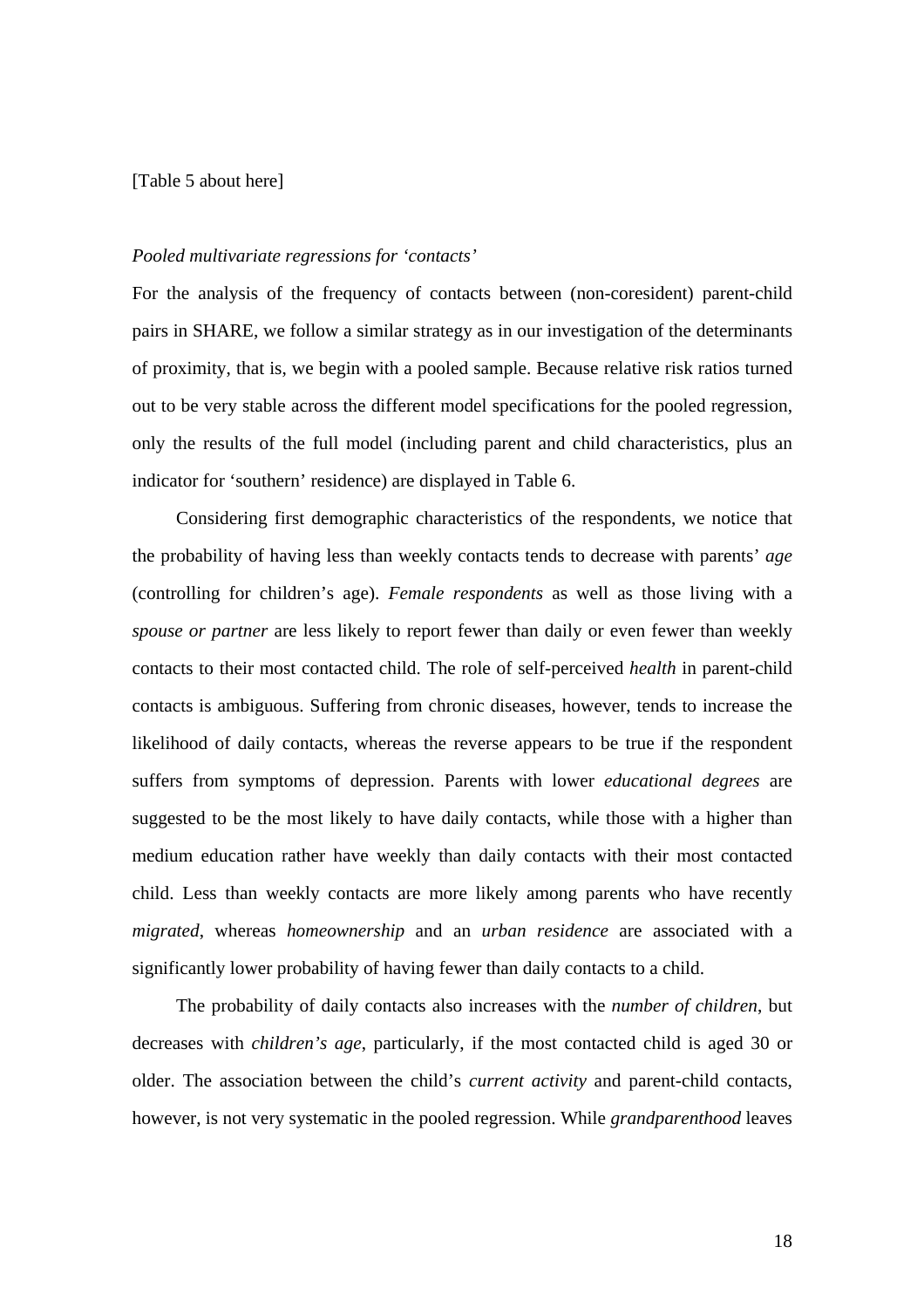the frequency of contact unaffected, the most contacted child's gender does not: *daughters* are clearly more likely to contact (or to be contacted by) their parents.

As expected, *geographical distance* is very strongly correlated with the frequency of parent-child contacts. Particularly the probability of having fewer than weekly contacts increases drastically, if the distance between parent and child exceeds 25 km. Also significant is the dummy variable indicating residence in the *Mediterranean* area. Confirming our descriptive findings, the multivariate analysis shows that – even when controlling for individual characteristics – Greek, Italian, and Spanish parent-child pairs are clearly more likely to have daily contacts than those living elsewhere in Europe.

[Table 6 about here]

## *Separate multivariate regressions for 'contacts', by region*

Finally, we compare the estimates of the separate regressions for the two distinct regions identified in the descriptive analysis, namely the Mediterranean countries ('south') and the non-Mediterranean countries ('central-north'; see Table 6). While southern European parents with *lower education* are more likely than the medium educated to be in touch with their children at least once a week or less often (versus having daily contacts), the reverse is true for their 'central' and 'northern' counterparts. This might be due to a selection effect, because we excluded coresident parent-child pairs from the analysis of contacts. Also, a recent *migration* experience increases the probability of 'rare' (i.e., less than weekly) contacts in the Mediterranean countries, but not significantly so elsewhere. The frequency of contact between parent-child pairs in the South remains unaffected, though, by the *number of children*, whereas fewer than weekly contacts in 'northern' and 'central' European SHARE countries are significantly less likely in larger families. While *activities* other than gainful employment tend to reduce the propensity of daily contacts in Greece, Italy, and Spain, the reverse is true in all other countries. And finally, the negative relationship between *distance*, that is,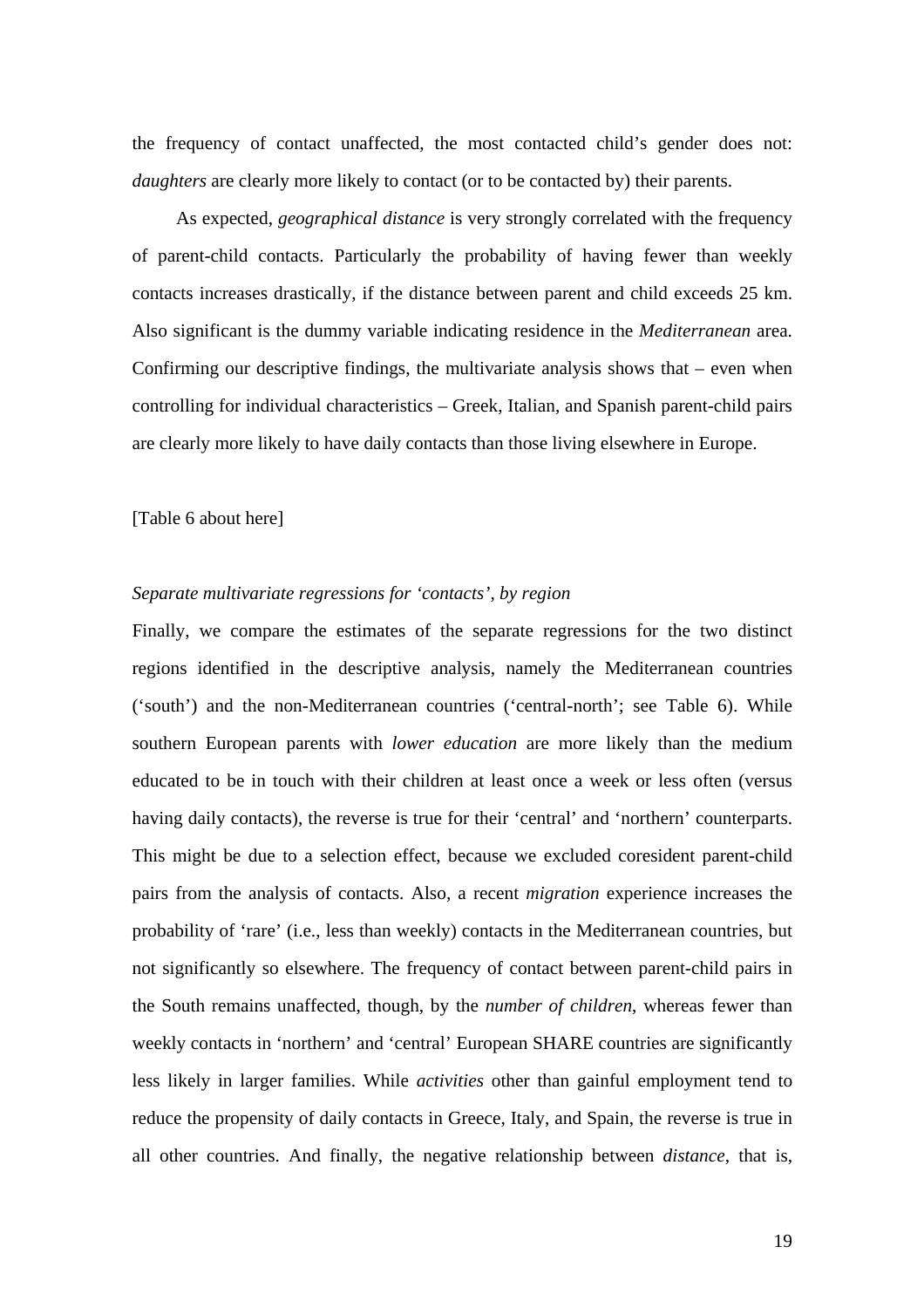living away 25 km or more, and the frequency of contacts is significantly stronger in Greece, Italy, and Spain than elsewhere.

#### **DISCUSSION**

Our analysis of spatial proximity and contacts between older parents and their children generally confirms the results of previous studies, but for a larger sample of ten European countries and on the basis of a unique set of cross-nationally comparable microdata, which provides rich information on both parents' and children's characteristics. *Demographic* and *socioeconomic variables* that are found to be significantly associated with both intergenerational proximity and contacts include: the respondent's sex, health status, education, recent migration history, and the number of children as well as the children's age and sex. Generally speaking, mothers and parents with poorer health, lower education, and no recent residential move as well as younger adult children with a larger number of siblings tend to exhibit the closest family bonds. Sons are more likely to coreside with older parents, whereas daughters and parents more frequently have daily contacts.

Concerning the role of *sociocultural (contextual) determinants* and the *current state of family relations*, an overall impression that can be derived from the study of the SHARE data is that of a generally intact opportunity structure for intergenerational support. Still, the Mediterranean peoples– independent of most of parents' and children's individual characteristics considered in the analysis – continue to behave differently from their counterparts living further north when making decisions about proximity and contacts, thereby reinforcing longstanding 'familistic' sociocultural patterns of intergenerational relations (e.g., Höllinger & Haller, 1990; Reher, 1998). While our *first hypothesis*, suggesting an overall lower relevance of microlevel factors in explaining proximity and contacts among southern European parent-child pairs, was not confirmed, we find some noteworthy systematic differences in the effects of some explanatory variables between regions: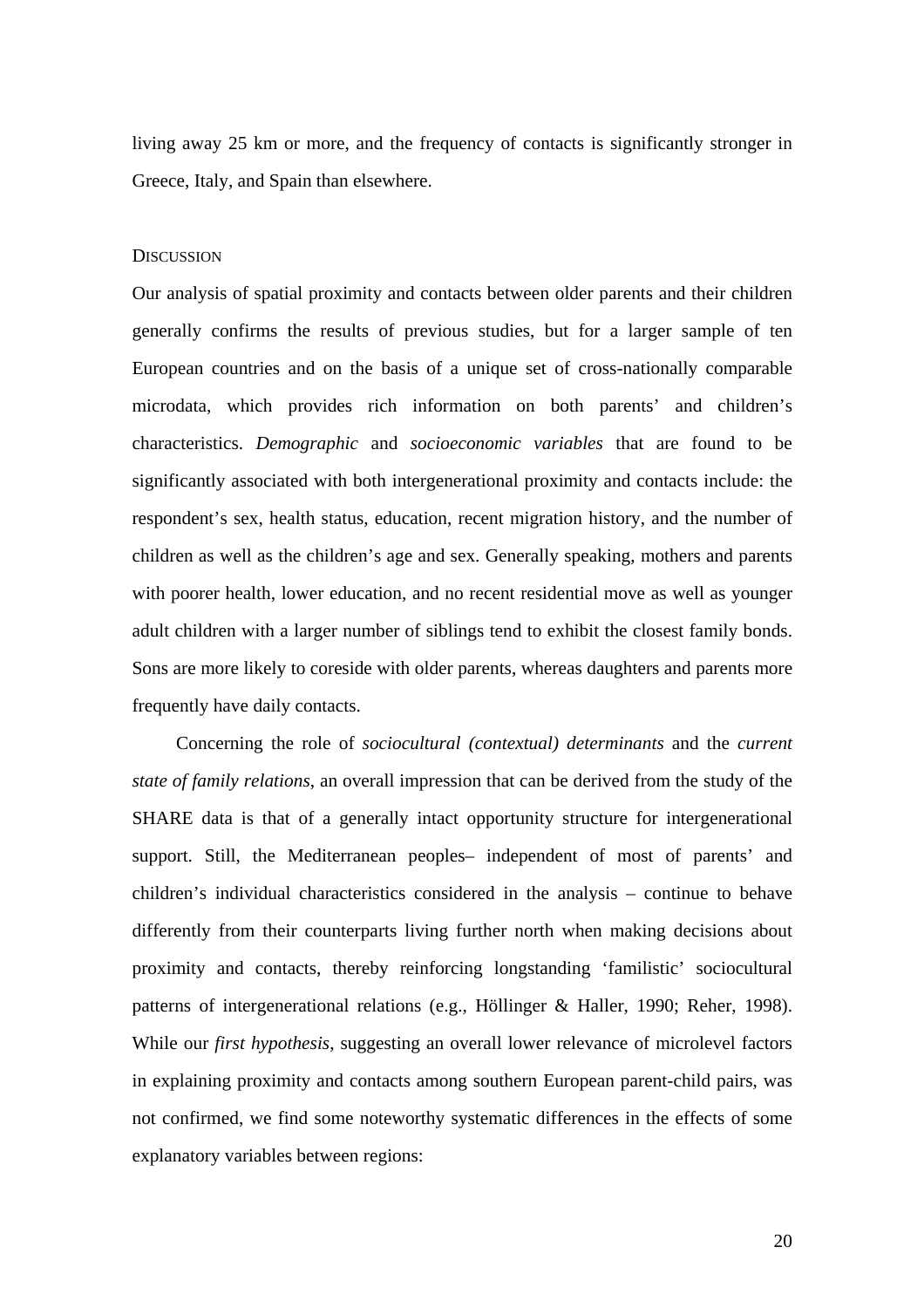(a) In addition to those regions in the north and south of Europe which are often described as 'weak' or 'strong' family countries, a distinct, geographically 'central' region – consisting of Austria, France, Germany, and Switzerland – can be identified, at least if intergenerational proximity is considered. While this region's countries constitute a kind of 'in-between' category in terms of modal distance between parentchild pairs, it is difficult to find an appropriate 'label' once we look at correlates of proximity. With regard to the role of, for example, parental health or characteristics of parents' residence (rural vs. urban), the 'central' SHARE region is different – in similar ways – from both northern and southern countries. Because the larger group of non-Mediterranean countries turned out to be very homogeneous group in the analysis of parent-child contacts, the specific findings concerning proximity in Austria, France, Germany, and Switzerland may not be primarily due to a common thread connecting these countries in terms of their 'family culture', but due to interactions between individual characteristics and specific institutions, at least in some of the countries. We lack sufficient knowledge of those, however, as to be able to identify potential causal mechanisms.

(b) The association of both parents' and children's age with proximity varies across regions. While the probability of Danish, Dutch, and Swedish parent-child pairs to coreside decreases significantly as parents' age, this is not the case elsewhere (controlling for children's age); rather, we find weak indication of a possibly reverse relationship in 'central' and Mediterranean countries. This pattern suggests that possible age-related parental needs (controlling for health) do not necessarily result in a reversal of the general trend towards greater geographic distance observed in mid-life (e.g., Lin & Rogerson, 1995). National cultural characteristics (Peabody, 1985), related to the desire to maintain a sense of *autonomy* in old age, as well as differences in the mix between welfare state services and family support for the elderly are likely to matter here. For example, a strong infrastructure of formal services provided by the welfare state, like in Scandinavia, clearly reduces parents' dependency on support provided by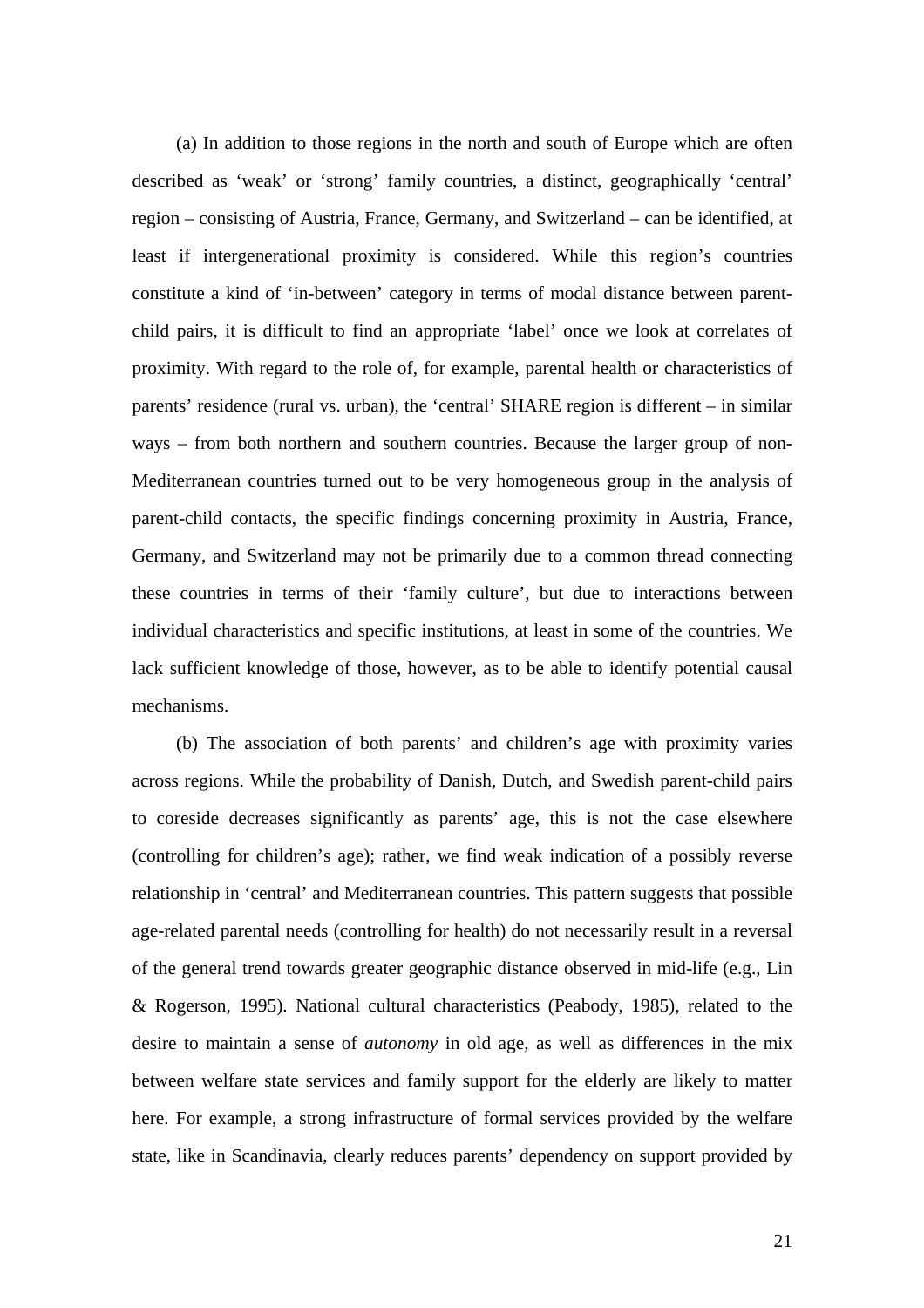children (which is not to say that family help is crowded out; cf. Daatland & Lowenstein, 2005; Motel-Klingebiel et al., 2005). This is paralleled by greater protection against social exclusion at older ages (e.g., Ogg, 2005), which is also reflected in, for example, higher rates of volunteering among elders in 'public' oriented societies (e.g., Erlinghagen & Hank, 2006).

The lower probability of Mediterranean children younger than age 20 to live further apart from their parents partially confirms our *second hypothesis* and is consistent with comparative research on the transition to adulthood, which shows that the "Nordic countries are the most age-graded, and [that] there seems to be little space for individual choice in the age at leaving home. In contrast, in 'more traditional' Southern European countries leaving home appears to be much more subject to preferences and constraints." (Billari et al., 2001: p. 354) Studies suggest that social norms about age-appropriate behavior (cf. Settersten & Hägestad, 1996) interact with institutional settings, such as a country's labor market or educational system (e.g., Aassve et al., 2002), in shaping the transition out of the parental home. Substantial systematic cross-national variation in the association between specific child characteristics other than age – related to potential needs of the younger generation while being in education or after family formation – and intergenerational proximity (contacts, respectively) is not found, though. A noteworthy exception may be the somewhat counterintuitive finding of a relatively low propensity to live apart from one's parents, if the closest living child has children of his or her own in the 'central' SHARE countries. A likely explanation for this is our definition of coresidence, which includes 'living in the same building'. This living arrangement has been shown to be particularly popular in Austria and Germany (e.g., Kohli et al., 2005, p. 167), probably due to public subsidies supporting the construction of two-family-homes. Moreover, Hank & Kreyenfeld (2003) provide evidence for Germany, suggesting an important role of grandparents as potential providers of child care. This makes it very attractive for the young parent generation to live in the same building with the old parent generation.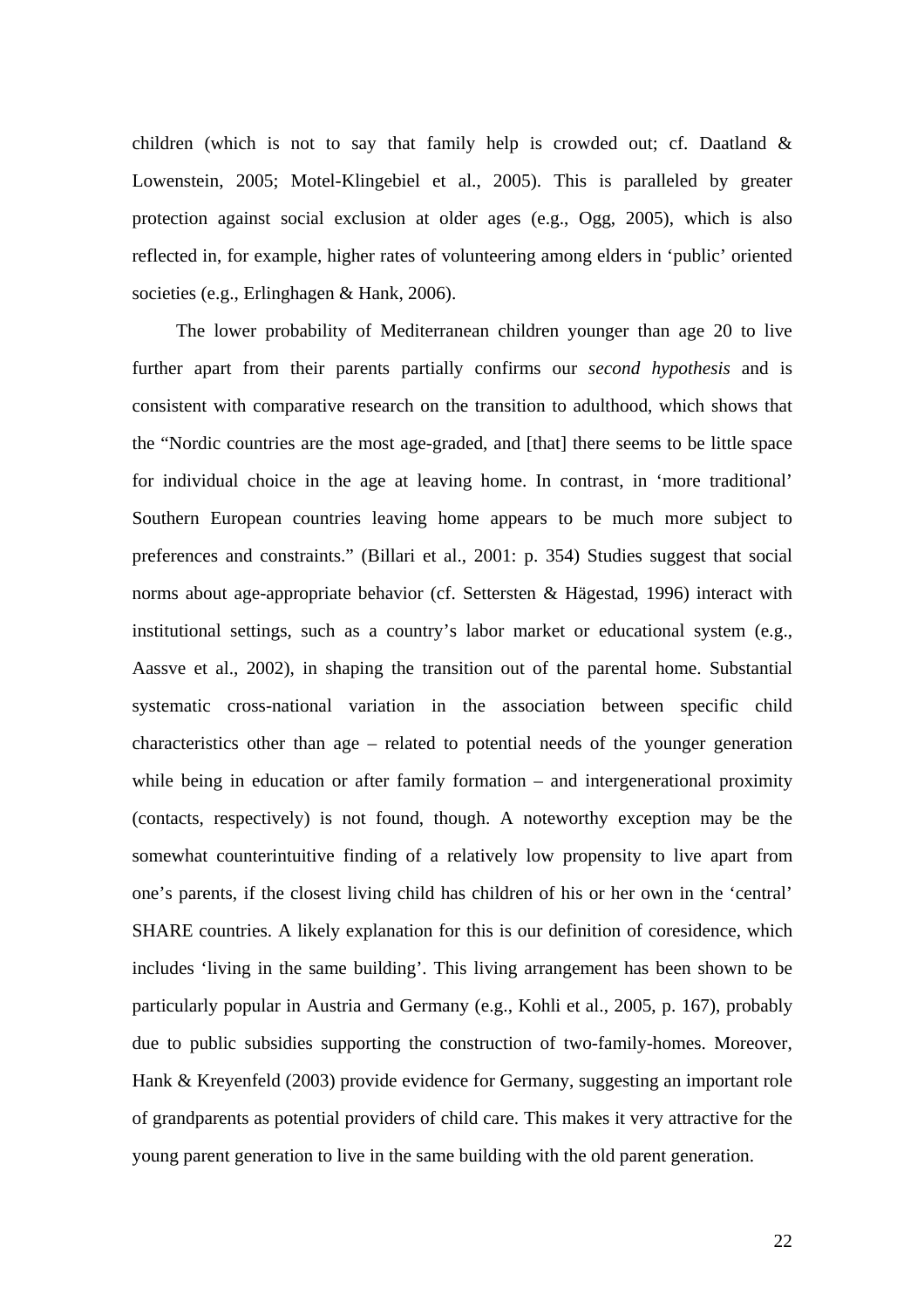(c) As proposed in our *third hypothesis*, the negative association between greater geographic distance and frequency of contact is more pronounced in the Mediterranean countries than in Scandinavia or the 'central' countries. An explanation for this result might be that living far away from each other in the South is correlated with a poorer quality of the parent-child relation, whereas in the non-Mediterranean countries living at greater distances is a more common arrangement, which is mostly unrelated to affection and thus has a somewhat weaker impact on contacts between older parents and their adult children (see Lawton et al., 1994, for a general discussion).

Although we acknowledge that the frequently applied rough north-south divide – even if it is supplemented by a group of 'in-between' countries such as France or Germany – tends to simplify a heterogeneous European experience (Glaser et al. 2004; Reher, 1998), we also think that a broader look at the *commonalities* rather than the *idiosyncrasies* of the countries in our study provides useful insights. When looking at the European picture as a whole, we find no indication at all for a 'decline' of intergenerational relations right after the turn to the  $21<sup>st</sup>$  century. Eighty-five percent of parents aged 50 or older have at least one child with whom they coreside or who lives within a 25 km radius from their own residence and Sweden as well as the Netherlands show similarly low shares of 'less than weekly' parent-child contacts than, for example, Spain (all 7%). Our study, however, is limited to only two of the six dimensions of intergenerational solidarity put forward by Bengtson (2001: p. 8), namely 'structural solidarity' (i.e., geographic proximity) and 'associational solidarity' (i.e., frequency of contact). Unfortunately, SHARE does not allow us to consider the 'affectual', 'consensual', or 'normative' dimensions of solidarity, but a recent analysis of financial and time transfers in families (Attias-Donfut, Ogg, & Wolff, 2005) draws a picture of 'functional solidarity' which supports an optimistic perspective on the *future of intergenerational bonds* in Europe (see also Tomassini et al., 2004).

Still, the demographic foundation of families is in rapid transformation (e.g., Kohler, Billari, & Ortega 2002) and 'strong-family systems' appear to be more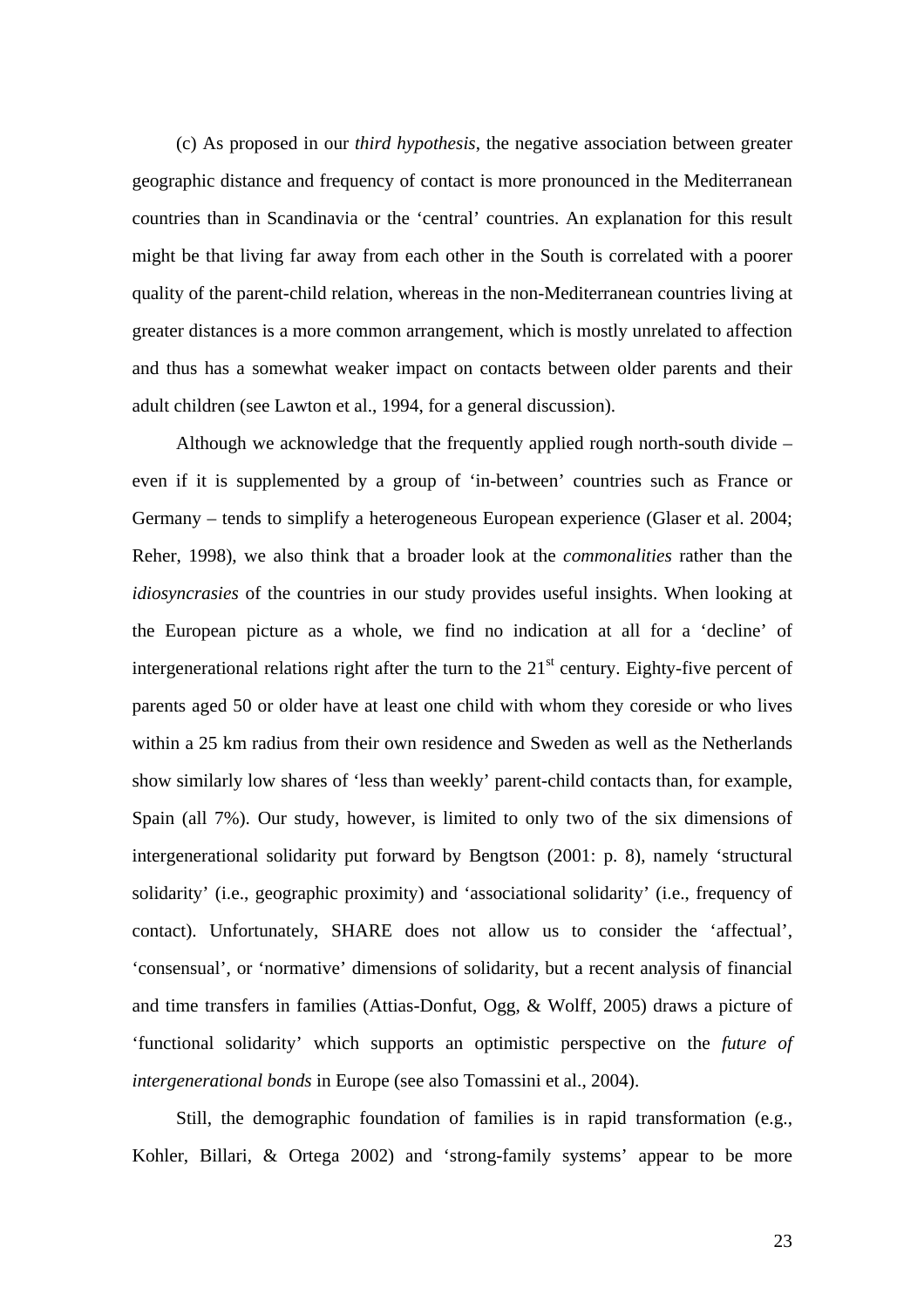vulnerable to the effects of demographic change than 'weak-family systems': "Where strong families prevail, the support children provide for their elderly parents is closely dependent on whether there are enough children to take care of their parents. […] In weak-family societies, this challenge will tend to be posed in terms of the society as a whole, and somewhat less so in terms of the family […]." (Reher 1998, p. 319)

Future studies should ideally address a number of further issues to turn the sketch presented here into a full painting of the cross-national diversity of intergenerational relationships. Like most studies, we restricted our analysis to the closest living and most contacted children (see Lin & Rogerson, 1995, for an exception). The inclusion of further children, however, would provide a more complete picture of the spatial density of family networks and could also improve our understanding of intra-family bargaining processes underlying children's residential choices, for example (cf. Konrad, Künemund, Lommerud, & Robledo, 2002). Also, the SHARE 'one-shot' question does not allow to analyze various modes of parent-child contact (like face-to-face versus telephone) and their differential connection to distance (cf. Frankel & DeWit, 1989). Related to this and as already mentioned above, additional information on the perceived quality of the relationship between parents and children would also be highly desirable (e.g., Kaufman & Uhlenberg, 1998). And finally, longitudinal SHARE data will allow a better understanding of relevant developmental factors than can possibly be achieved with the currently available cross-sectional information (e.g., Silverstein, 1995). Clearly, the 'longer years of shared lives across generations' (Bengtson, 2001) not only bring about manifold opportunities and challenges for families – but also for current and future generations of social scientists.

## **ACKNOWLEDGEMENTS**

I am grateful for comments by Hendrik Jürges, Cecilia Tomassini, and three anonymous reviewers. Financial support for this research was provided through the European Community's Program 'Quality of Life' (5th Framework) under the EC Contract No.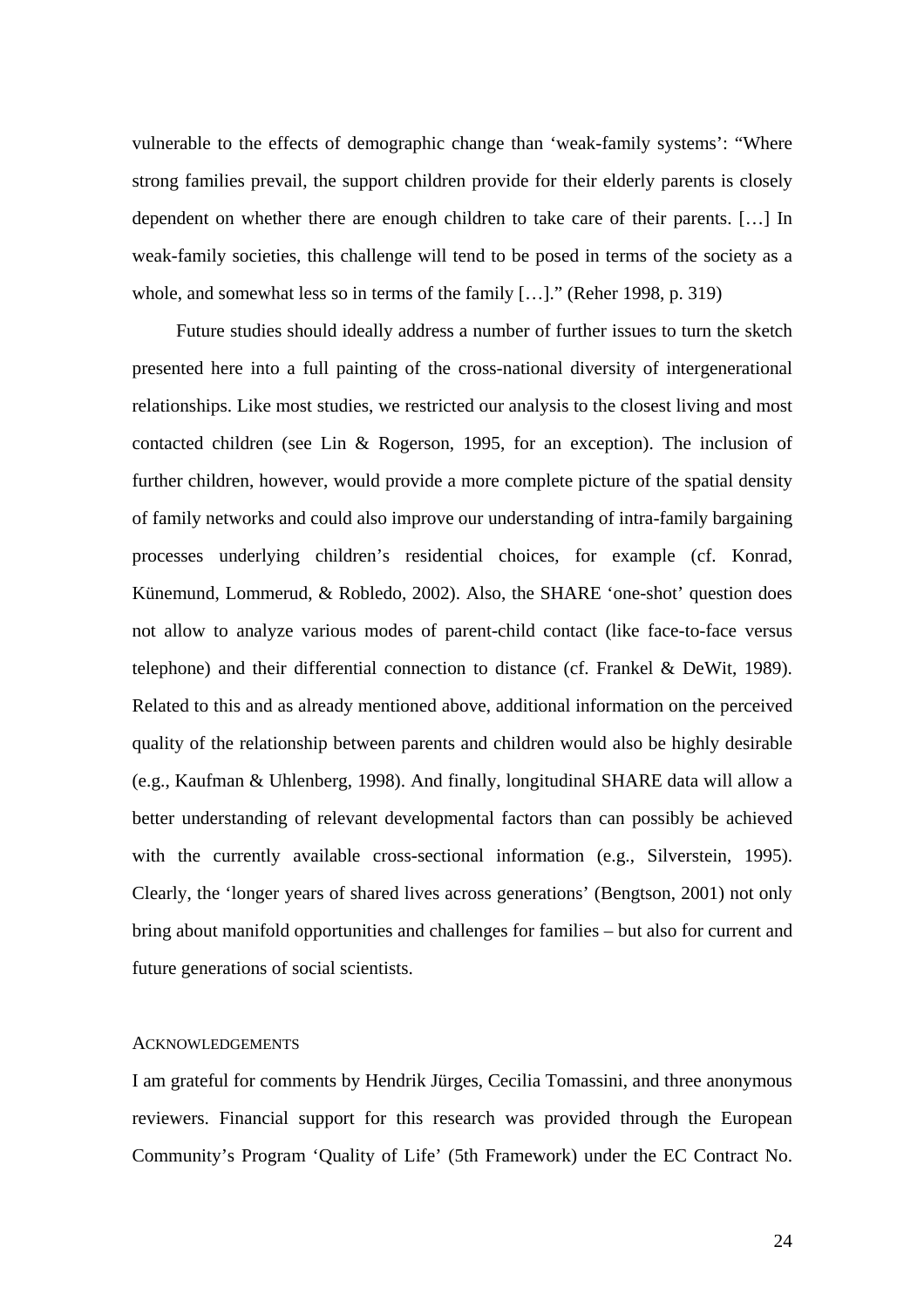QLK6-2002-002426 (AMANDA). This paper is based on data from the early Release 1 of SHARE 2004, which is preliminary and may contain errors that will be corrected in later releases. The SHARE data collection has been primarily funded by the European Commission through the 5th framework program (project QLK6-CT-2001-00360 in the thematic program 'Quality of Life'). Additional funding came from the US National Institute on Aging (U01 AG09740-13S2, P01 AG005842, P01 AG08291, P30 AG12815, Y1-AG-4553-01 and OGHA 04-064). Data collection in Austria (through the Austrian Science Fund, FWF) and Switzerland (through BBW/OFES/UFES) was nationally funded.

#### **REFERENCES**

- Aassve, A., Billari, F. C., Mazzuco, S., & Ongaro, F. (2002). Leaving home: A comparative analysis of ECHP data. *Journal of European Social Policy*, *12*, 259 - 275.
- Acock, A. C. (2005). Working with missing values. *Journal of Marriage and Family*, *67*, 1012 - 1028.
- Attias-Donfut, C., Ogg, J., & Wolff, F.-C. (2005). European patterns of intergenerational financial and time transfers. *European Journal of Ageing*, *2*, 161 - 173.
- Bengtson, V. (2001): Beyond the nuclear family: The increasing importance of multigenerational bonds. *Journal of Marriage and Family*, *63*, 1 - 16.
- Billari, F. C, Philipov, D., & Baizán, P. (2001). Leaving home in Europe: The experience of cohorts born around 1960. *International Journal of Population Geography*, *7*, 339 - 356.
- Börsch-Supan, A., Brugiavini, A., Jürges, H., Mackenbach, J., Siegrist, J., & Weber, G. (Eds.) (2005). *Health, Ageing and Retirement in Europe – First Results from the Survey of Health, Ageing and Retirement in Europe*. Mannheim: MEA, available at http://www.share-project.org.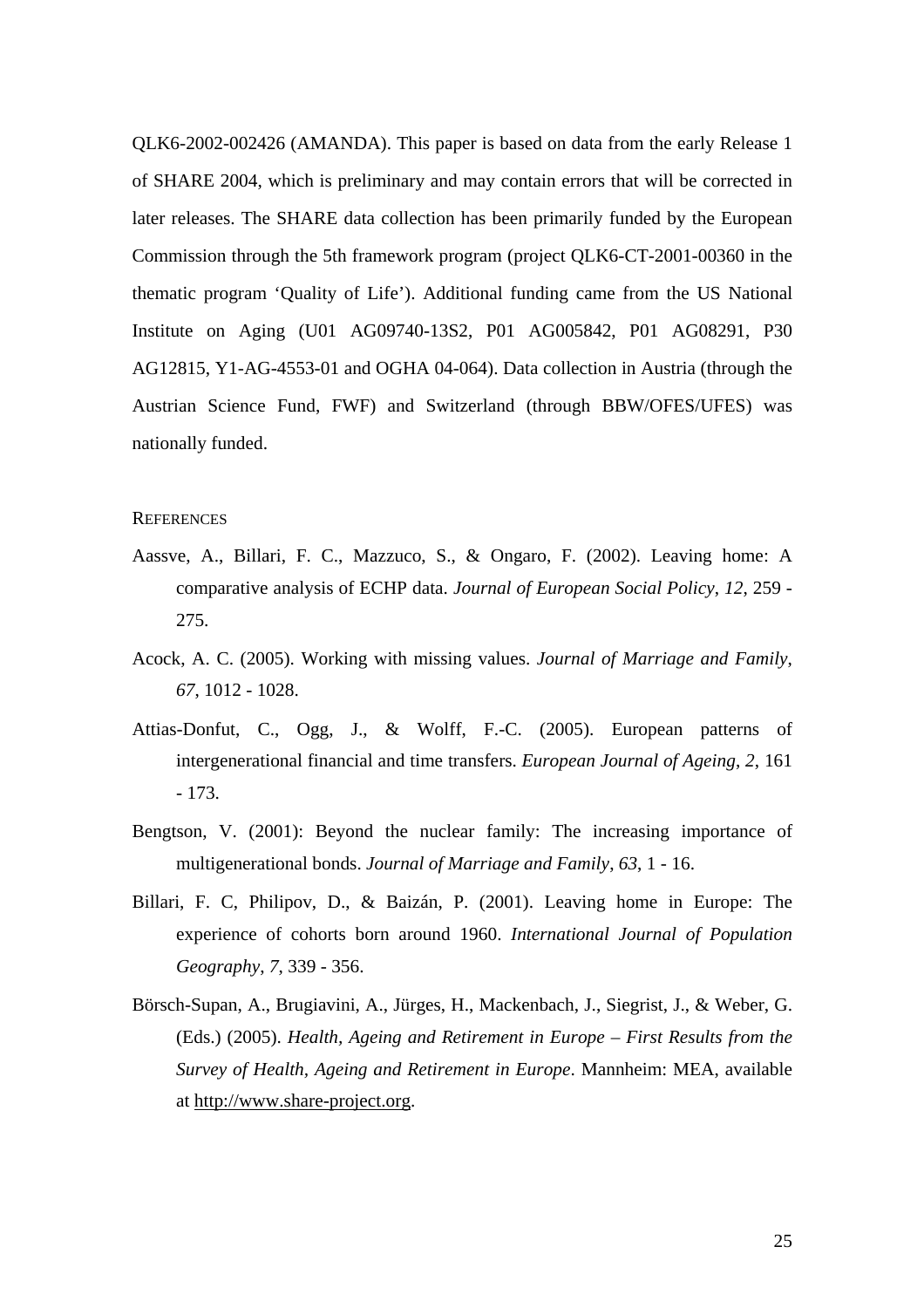- Börsch-Supan, A., & Jürges, J. (eds.) (2005). *The Survey of Health, Ageing and Retirement in Europe – Methodology*. Mannheim: MEA, available at http://www.share-project.org.
- Büchel, F., & van Ham, M. (2003). Overeducation, regional labor markets, and spatial flexibility. *Journal of Urban Economics*, *53*, 482 - 493.
- Clark, R. L., & Wolf, D. A. (1992). Proximity of children and elderly migration. In A. Rogers (Ed.), *Elderly Migration and Population Redistribution: A Comparative Study* (pp. 77 - 96). London: Belhaven.
- Daatland, S. O., & Lowenstein, A. (2005). Intergenerational solidarity and the familywelfare state balance. *European Journal of Ageing*, *2*, 174 - 182.
- DeWit, D. J., & Frankel, B. G. (1988). Geographic distance and intergenerational contact: A critical assessment and review of the literature. *Journal of Aging Studies*, *2*, 25 - 43.
- Erlinghagen, M., & Hank, K. (2006). Participation of Older Europeans in Volunteer Work. *Ageing & Society*, *26*, forthcoming.
- Frankel, B. G., & DeWit, D. J. (1989). Geographic distance and intergenerational contact: An empirical examination of the relationship. *Journal of Aging Studies*, *3*, 139 - 162.
- Gierveld, J. de Jong (2004). Remarriage, unmarried cohabitation, living apart together: Partner relationships following bereavement or divorce. *Journal of Marriage and Family*, *66*, 236 - 243.
- Glaser, K., & Tomassini, C. (2000). Proximity of older women to their children: A comparison of Britain and Italy. *The Gerontologist*, *40*, 729 - 737.
- Glaser, K., Tomassini, C., & Grundy, E. (2004): Revisiting convergence and divergence: Support for older people in Europe. *European Journal of Ageing*, *1*, 64 - 72.
- Greenwell, L., & Bengtson, V. L. (1997). Geographic distance and contact between middle-aged children and their parents: The effects of social class over 20 years. *Journal of Gerontology: Social Sciences*, *52B*, S13 - S26.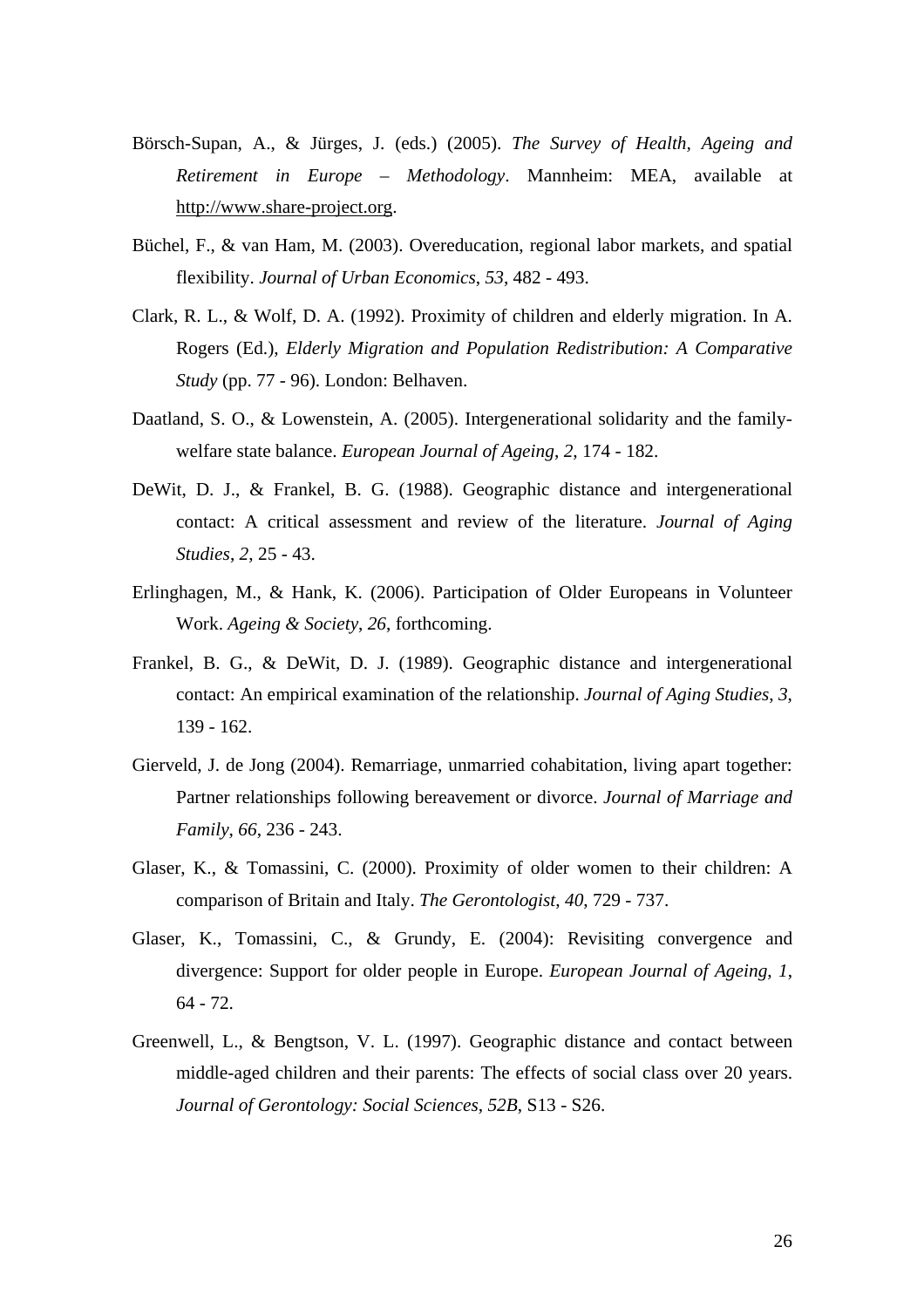- Grundy, E., & Shelton, N. (2001). Contact between adult children and their parents in Great Britain 1986–1999. *Environment and Planning A*, *33*, 685 - 697.
- Hank, K., & Kreyenfeld, M. (2003). A multilevel analysis of child care and women's fertility decisions in Western Germany. *Journal of Marriage and Family*, *65*, 584 - 596.
- Himes, C. L. (1992): Future caregivers Projected family structures of older persons. *Journal of Gerontology: Social Sciences*, *47B*, S17 - S26.
- Höllinger, F., & Haller, M. (1990). Kinship and social networks in modern societies: A cross-cultural comparison. *European Sociological Review*, *6*, 103 - 124.
- Jordan, T. G. (1988). *The European Culture Area*. New York: Harper & Row.
- Kalmijn, M. (2006). Educational inequality and family relationships: Influences on contact and proximity. *European Sociological Review*, *22*, 1 - 16.
- Kalwij, A., & van Soest, A. (2005). Item non-response and alternative imputation procedures. In A. Börsch-Supan & H. Jürges (Eds.), *The Survey of Health, Ageing and Retirement in Europe – Methodology* (pp. 128 - 150). Mannheim: MEA.
- Kaufman, G., & Uhlenberg, P. (1998). Quality of relationships between adult children and parents. *Journal of Marriage and the Family*, *60*, 924 - 938.
- Kohler, H.-P., Billari, F. C., Ortega, J. A. (2002). The emergence of lowest-low fertility in Europe during the 1990s. *Population and Development Review*, *28*, 641 - 680.
- Kohli, M., Künemund, H., & Lüdicke, J. (2005). Family structure, proximity, contacts. In A. Börsch-Supan et al. (Eds.), *Health, Ageing and Retirement in Europe – First Results from the Survey of Health, Ageing and Retirement in Europe* (pp. 164 - 170). Mannheim: MEA.
- Konrad, K.A., Künemund, H., Lommerud, K.E., & Robledo, J.R. (2002). Geography of the family. *American Economic Review*, *92*, 981 - 998.
- Lauterbach, W. (1998). Die Multilokalität später Familienphasen. Zur räumlichen Nähe und Ferne der Generationen. *Zeitschrift für Soziologie*, *27*, 113 - 132.
- Lawton, L., Silverstein, M., & Bengtson, V. (1994). Affection, social contact, and geographic distance between adult children and their parents. *Journal of Marriage and the Family*, *56*, 57 - 68.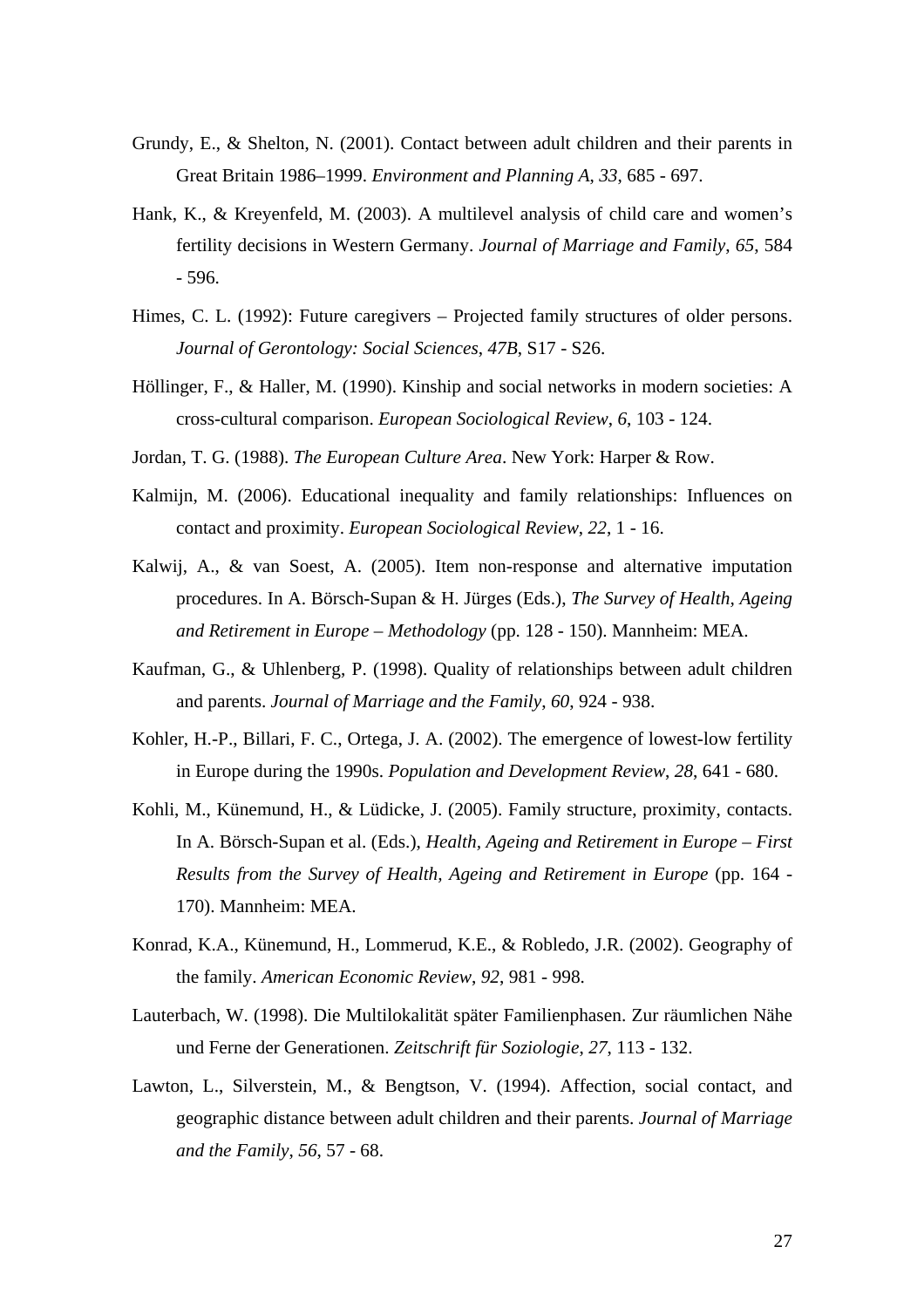- Lin, G., & Rogerson, P. A. (1995). Elderly parents and the geographic availability of their adult children. *Research on Aging*, *17*, 303 - 331.
- Litwak, E. (1960). Geographic mobility and extended family cohesion. *American Sociological Review*, *25*, 385 - 394.
- Litwak, E., & Szelenyi, I. (1969). Primary group structures and their foundations: Kin, neighbors, and friends. *American Sociological Review*, *34*, 465 - 481.
- Marmot, M., Banks, J., Blundell, R., Lessof, C., & Nazroo, J. (2003). *Health, Wealth and Lifestyles of the Older Population in England. The 2002 English Longitudinal Study of Ageing*. London Institute for Fiscal Studies.
- Motel-Klingebiel, A., Tesch-Römer, C., & von Kondratowitz, J. (2005). Welfare states do not crowd out the family: evidence for mixed responsibility from comparative analyses. *Ageing & Society*, *25*, 863 - 882.
- Murphy, M., & Grundy, E. (2003). Mothers with living children and children with living mothers: The role of fertility and mortality in the period 1911 - 2050. *Population Trends*, *112*, 36 - 44.
- Ogawa, N., & Retherford, R. D. (1997). Shifting costs of caring for the elderly back to the family in Japan: Will it work? *Population and Development Review*, *23*, 59 - 94.
- Ogg, J. (2005). Social exclusion and insecurity among older Europeans: the influence of welfare regimes. *Ageing & Society*, *25*, 69 - 90.
- Parsons, T. (1943). The kinship system of the contemporary U.S. *American Anthropologist*, *45*, 22 - 38.
- Peabody, D. (1985). *National Characteristics*. Cambridge: Cambridge University Press.
- Popenoe, D. (1993). American family decline, 1960–1990: A review and appraisal. *Journal of Marriage and the Family*, *55*, 527 - 555.
- Reher, D. S. (1998). Family ties in western Europe: Persistent contrasts. *Population and Development Review*, *24*, 203 - 234.
- Settersten, R. A., & Hägestad, G. O. (1996). What's the latest? Cultural age deadlines for family transitions. *The Gerontologist*, 36, 178 - 188.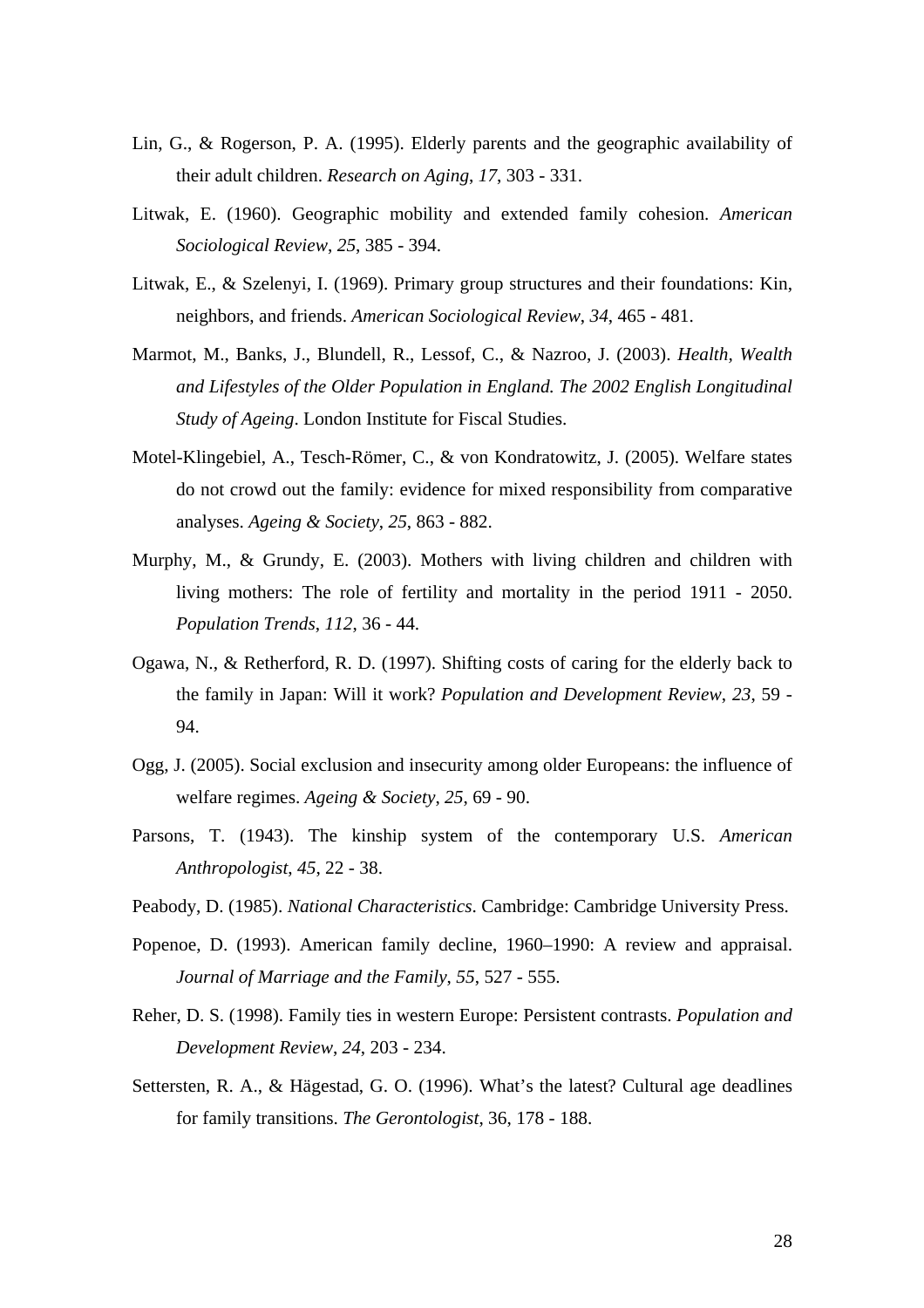- Shapiro, A. (2003). Later-life divorce and parent-adult child contact and proximity. *Journal of Family Issues*, *24*, 264 - 285.
- Shelton, N., & Grundy, E. (2000). Proximity of adult children to their parents in Great Britain. *International Journal of Population Geography*, *6*, 181 - 195.
- Silverstein, M. (1995). Stability and change in temporal distance between the elderly and their children. *Demography*, *32*, 29 - 45.
- Silverstein, M., & Bengtson, V. (1997). Intergenerational solidarity and the structure of adult child-parent relationships in American families. *American Journal of Sociology*, 103, 429 - 460.
- Smith, G. C. (1998). Residential separation and patterns of interaction between elderly parents and their adult children. *Progress in Human Geography*, *22*, 368 - 384.
- Tomassini, C., Wolf, D. A., & Rosina, A. (2003). Parental housing assistance and parent-child proximity in Italy. *Journal of Marriage and Family*, *65*, 700 - 715.
- Tomassini, C., Glaser, K., Wolf, D., Broese van Grenou, M., & Grundy, E. (2004). Living arrangements among older people: an overview of trends in Europe and the USA. *Population Trends*, *115*, 24 - 34.
- Tomassini, C., Kalogirou, S, Grundy, E., Fokkema, T., Martikainen, P., Broese van Groenou, M., & Karisto, A. (2004). Contacts between elderly parents and their children in four European countries: current patterns and future prospects. *European Journal of Ageing*, *1*, 54 - 63.
- Warnes, A. (1984). Residential separation and visiting between retired persons and their sons and daughters. In D. Broomley (Ed.), *Gerontology: Social and Behavioural Perspectives* (pp. 213 - 219). Kent: Croom Helm.
- Wolf, D. A. (1994). The elderly and their kin: Patterns of availability and access. In L. G. Martin & S. H. Preston (Eds.), *Demography of Aging* (pp. 146 - 195). Washington, DC: National Academy Press.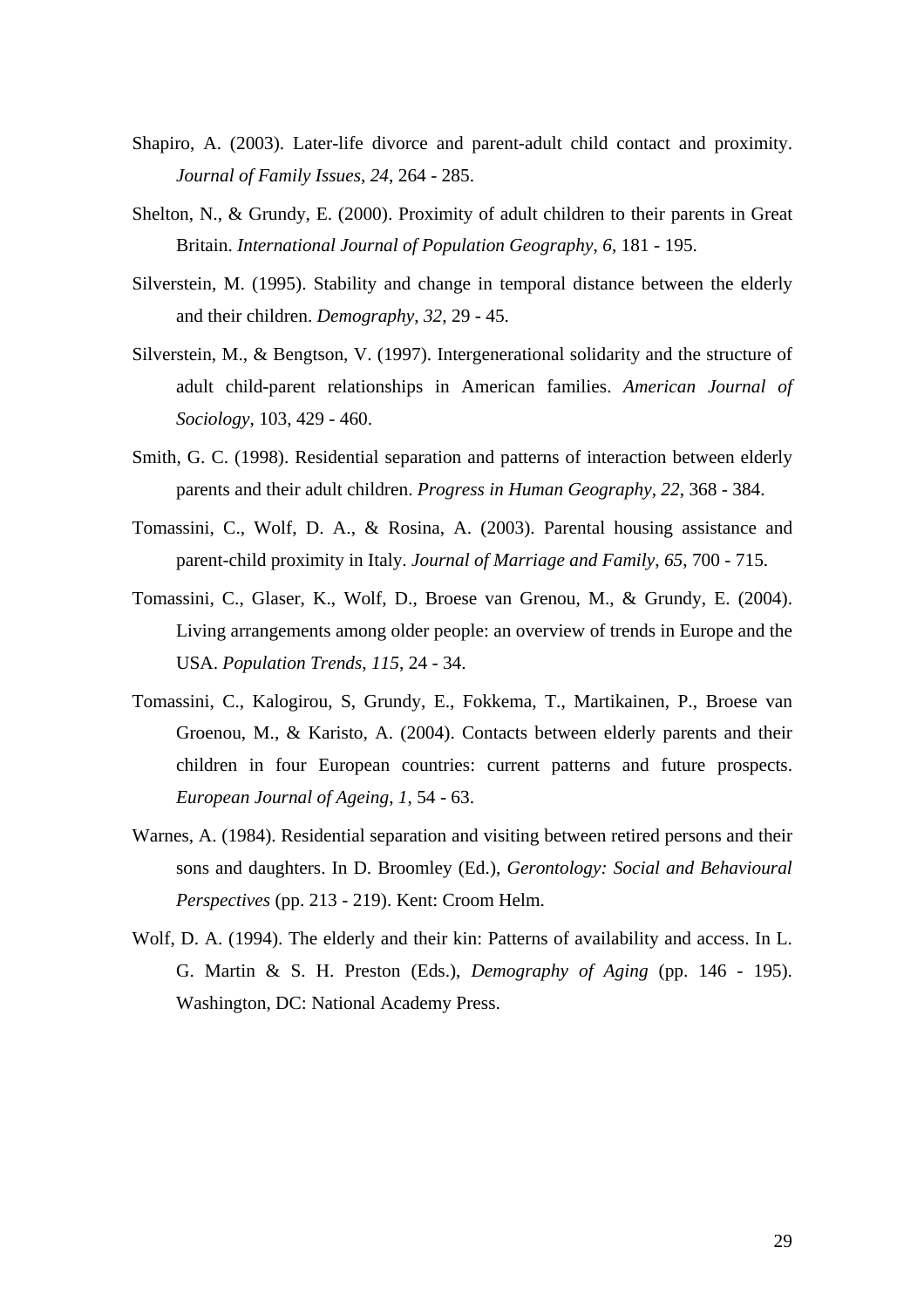|                                       | Proximity:<br>closest living child | Contact:<br>most contacted child <sup>a</sup> |
|---------------------------------------|------------------------------------|-----------------------------------------------|
| Demographics & Health                 |                                    |                                               |
| Age 50 - 59                           | 36                                 | 31                                            |
| Age 60 - 69                           | 32                                 | 34                                            |
| Age 70 - 79                           | 22                                 | 24                                            |
| Age $80+$                             | 10                                 | 11                                            |
| Female respondent                     | 56                                 | 56                                            |
| Living with spouse/partner            | 69                                 | 67                                            |
| Less than good health                 | 39                                 | 40                                            |
| Chronic diseases $(2+)$               | 42                                 | 44                                            |
| Depression                            | 25                                 | 25                                            |
| <b>Education &amp; SES</b>            |                                    |                                               |
| Low education                         | 53                                 | 53                                            |
| Medium education                      | 30                                 | 29                                            |
| High education                        | 17                                 | 17                                            |
| Owner of dwelling                     | 63                                 | 61                                            |
| Residence                             |                                    |                                               |
| Migrated in past 5 years              | $\overline{4}$                     | $\overline{4}$                                |
| Urban area                            | 49                                 | 49                                            |
| Child characteristics                 |                                    |                                               |
| Number of siblings alive <sup>b</sup> | 1.45                               | 1.56                                          |
| Age $\leq 20$                         | 10                                 | $\overline{2}$                                |
| Age $20 \leq 30$                      | 26                                 | 23                                            |
| Age > 30                              | 64                                 | 75                                            |
| Working                               | 69                                 | 76                                            |
| Unemployed                            | $\mathfrak{S}$                     | $\overline{4}$                                |
| In education                          | 9                                  | 6                                             |
| Other activity                        | 16                                 | 15                                            |
| Daughter                              | 48                                 | 56                                            |
| Own children                          | 53                                 | 63                                            |
| Distance less than 25 km              | --                                 | 68                                            |
| Distance 25 km or more                | --                                 | 32                                            |
| $\cal N$                              | 13,641                             | 11,643                                        |

Table 1: Pooled descriptive sample statistics, all countries (unweighted percentages)

*Note:* Author's calculations based on data from SHARE 2004 (Release 1).

<sup>a</sup> Coresident parent-child pairs excluded. <sup>b</sup> Absolute average value (unweighted).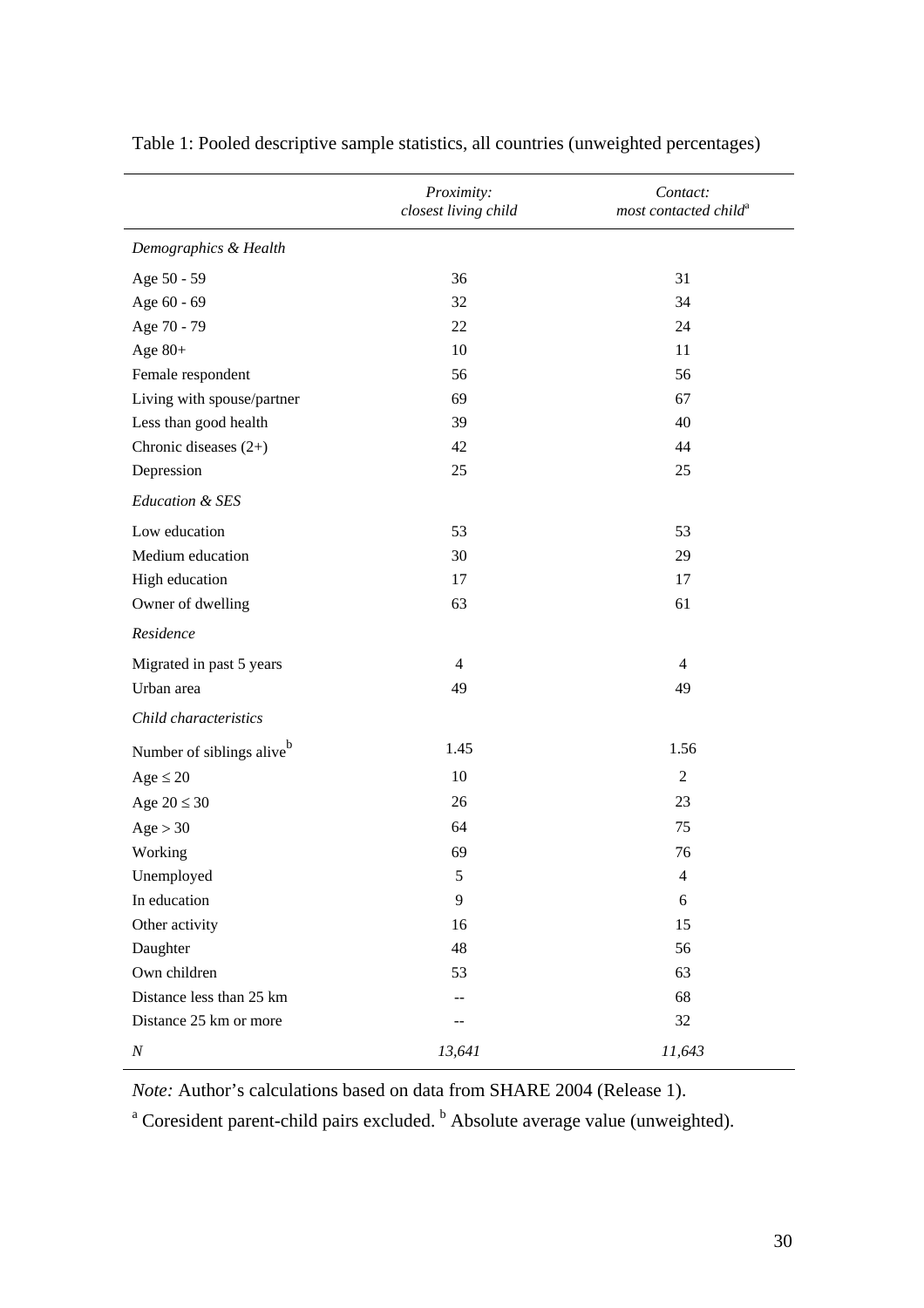|                           | Total | Age 50 - 59 | Age 60 - 69 | Age 70 - 79 | Age $80+$ |
|---------------------------|-------|-------------|-------------|-------------|-----------|
| Austria $(n=1,224)$       |       |             |             |             |           |
| - coresidence             | 38.8  | 50.3        | 34.1        | 29.6        | 37.5      |
| - less than 25 km         | 46.4  | 38.7        | 47.7        | 54.4        | 47.4      |
| - 25 km or more           | 14.9  | 11.0        | 18.1        | 16.1        | 15.1      |
| Denmark $(n=1,028)$       |       |             |             |             |           |
| - coresidence             | 16.6  | 31.4        | 8.1         | 3.9         | 6.6       |
| - less than 25 km         | 60.9  | 46.7        | 71.6        | 72.6        | 65.2      |
| - 25 km or more           | 22.5  | 21.9        | 20.3        | 23.4        | 28.2      |
| France $(n=1,013)$        |       |             |             |             |           |
| - coresidence             | 26.9  | 46.9        | 17.3        | 9.8         | 18.7      |
| - less than 25 km         | 49.8  | 34.1        | 54.6        | 63.0        | 61.2      |
| - 25 km or more           | 23.4  | 19.0        | 28.1        | 27.2        | 20.1      |
| Germany $(n=1,696)$       |       |             |             |             |           |
| - coresidence             | 35.1  | 50.6        | 24.7        | 29.5        | 33.4      |
| - less than 25 km         | 46.2  | 32.0        | 53.4        | 54.0        | 49.6      |
| - 25 km or more           | 18.7  | 17.5        | 21.9        | 16.5        | 17.0      |
| Greece $(n=1,308)$        |       |             |             |             |           |
| - coresidence             | 56.6  | 80.9        | 54.9        | 41.1        | 34.5      |
| - less than 25 km         | 33.9  | 12.8        | 35.6        | 47.6        | 51.9      |
| - 25 km or more           | 9.5   | 6.3         | 9.6         | 11.2        | 13.7      |
| <i>Italy</i> $(n=1, 562)$ |       |             |             |             |           |
| - coresidence             | 63.0  | 84.7        | 56.2        | 48.1        | 50.7      |
| - less than 25 km         | 30.9  | 12.2        | 36.9        | 44.3        | 40.2      |
| - 25 km or more           | 6.2   | 3.2         | 7.0         | 7.6         | 9.1       |
| Netherlands $(n=1,706)$   |       |             |             |             |           |
| - coresidence             | 24.7  | 47.2        | 13.7        | 6.7         | 2.6       |
| - less than 25 km         | 63.3  | 42.2        | 74.3        | 81.3        | 81.2      |
| - 25 km or more           | 12.0  | 10.6        | 12.0        | 12.1        | 16.3      |
| Spain $(n=1, 565)$        |       |             |             |             |           |
| - coresidence             | 55.7  | 74.9        | 50.7        | 41.7        | 42.7      |
| - less than 25 km         | 36.5  | 18.5        | 40.7        | 49.7        | 48.9      |
| - 25 km or more           | 7.9   | 6.6         | 8.6         | 8.6         | 8.4       |
| Sweden $(n=1,939)$        |       |             |             |             |           |
| - coresidence             | 17.5  | 39.9        | 5.9         | 2.5         | 2.8       |
| - less than 25 km         | 57.7  | 39.6        | 67.5        | 67.4        | 72.0      |
| - 25 km or more           | 24.8  | 20.4        | 26.7        | 30.2        | 25.3      |
| Switzerland ( $n=600$ )   |       |             |             |             |           |
| - coresidence             | 34.0  | 53.3        | 19.4        | 20.8        | 24.8      |
| - less than 25 km         | 49.5  | 34.6        | 66.8        | 56.9        | 46.7      |
| - 25 km or more           | 16.6  | 12.1        | 13.8        | 22.3        | 28.5      |
| Total $(n=13, 641)$       |       |             |             |             |           |
| - coresidence             | 42.0  | 60.4        | 33.8        | 30.4        | 32.0      |
| - less than 25 km         | 43.3  | 27.2        | 49.4        | 54.3        | 52.7      |
| - 25 km or more           | 14.8  | 12.4        | 16.8        | 15.2        | 15.3      |

Table 2: Proximity to nearest living child

*Note:* All values are weighted percentages. Author's calculations based on data from SHARE 2004 (Release 1).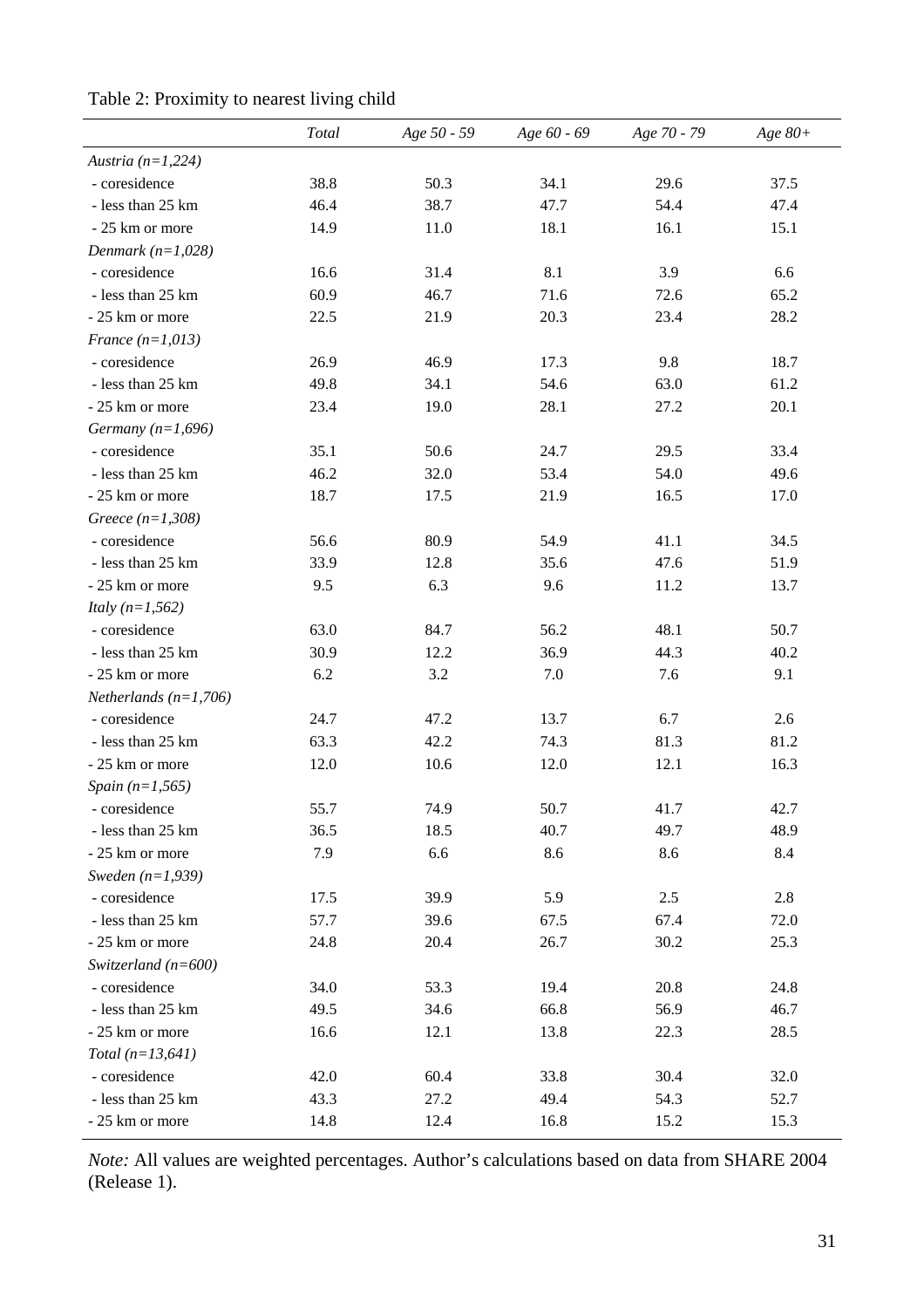|                          | Total | Age 50 - 59 | Age 60 - 69 | Age 70 - 79 | Age $80+$ |
|--------------------------|-------|-------------|-------------|-------------|-----------|
| Austria $(n=1,075)$      |       |             |             |             |           |
| - daily                  | 28.6  | 30.1        | 25.6        | 28.6        | 33.0      |
| - at least once a week   | 54.4  | 52.4        | 59.2        | 53.8        | 58.0      |
| - less than weekly       | 17.0  | 17.5        | 15.2        | 17.6        | 19.1      |
| Denmark $(n=985)$        |       |             |             |             |           |
| - daily                  | 30.5  | 31.6        | 27.0        | 31.2        | 33.7      |
| - at least once a week   | 60.4  | 59.0        | 65.4        | 59.1        | 55.9      |
| - less than weekly       | 9.1   | 9.4         | 7.7         | 9.7         | 10.3      |
| France $(n=912)$         |       |             |             |             |           |
| - daily                  | 30.9  | 26.4        | 30.6        | 33.8        | 37.0      |
| - at least once a week   | 57.1  | 61.0        | 56.0        | 54.9        | 54.0      |
| - less than weekly       | 12.0  | 12.7        | 13.3        | 11.3        | 9.0       |
| Germany $(n=1,482)$      |       |             |             |             |           |
| - daily                  | 25.7  | 20.0        | 29.3        | 25.4        | 28.4      |
| - at least once a week   | 59.4  | 62.7        | 60.6        | 58.6        | 60.2      |
| - less than weekly       | 14.9  | 17.4        | 15.1        | 16.0        | 11.4      |
| Greece $(n=907)$         |       |             |             |             |           |
| - daily                  | 58.5  | 53.6        | 65.0        | 55.4        | 56.4      |
| - at least once a week   | 37.8  | 42.3        | 31.2        | 40.4        | 40.9      |
| - less than weekly       | 3.8   | 4.0         | 3.8         | 4.2         | 2.7       |
| <i>Italy</i> $(n=1,100)$ |       |             |             |             |           |
| - daily                  | 60.3  | 55.2        | 60.7        | 64.0        | 59.0      |
| - at least once a week   | 34.7  | 36.8        | 34.2        | 32.7        | 37.3      |
| - less than weekly       | 5.0   | 8.1         | 5.0         | 3.4         | 3.7       |
| Netherlands $(n=1,560)$  |       |             |             |             |           |
| - daily                  | 34.4  | 34.1        | 40.0        | 31.7        | 27.6      |
| - at least once a week   | 58.5  | 57.1        | 55.8        | 60.0        | 65.4      |
| - less than weekly       | 7.2   | 8.8         | 4.2         | 8.4         | 7.1       |
| Spain $(n=1,254)$        |       |             |             |             |           |
| - daily                  | 57.8  | 56.9        | 57.9        | 58.9        | 57.3      |
| - at least once a week   | 35.5  | 35.1        | 35.7        | 35.9        | 34.4      |
| - less than weekly       | 6.8   | $\ \, 8.0$  | 6.4         | 5.3         | 8.2       |
| Sweden $(n=1,851)$       |       |             |             |             |           |
| - daily                  | 33.4  | 33.0        | 33.2        | 32.3        | 36.1      |
| - at least once a week   | 59.4  | 59.6        | 60.2        | 60.6        | 55.9      |
| - less than weekly       | 7.2   | 7.3         | 6.6         | 7.2         | 8.1       |
| Switzerland $(n=517)$    |       |             |             |             |           |
| - daily                  | 22.9  | 24.4        | 27.1        | 15.6        | 23.4      |
| - at least once a week   | 61.6  | 61.8        | 57.4        | 68.0        | 57.7      |
| - less than weekly       | 15.5  | 13.8        | 15.5        | 16.4        | 18.9      |
| Total $(n=11, 643)$      |       |             |             |             |           |
| - daily                  | 39.3  | 34.0        | 41.1        | 41.8        | 41.3      |
| - at least once a week   | 50.5  | 53.8        | 49.1        | 48.5        | 40.0      |
| - less than weekly       | 10.3  | 12.1        | 9.8         | 9.7         | 8.7       |

Table 3: Frequency of contact to most contacted child, coresiding parent-child pairs excluded

*Note:* All values are weighted percentages. Author's calculations based on data from SHARE 2004 (Release 1).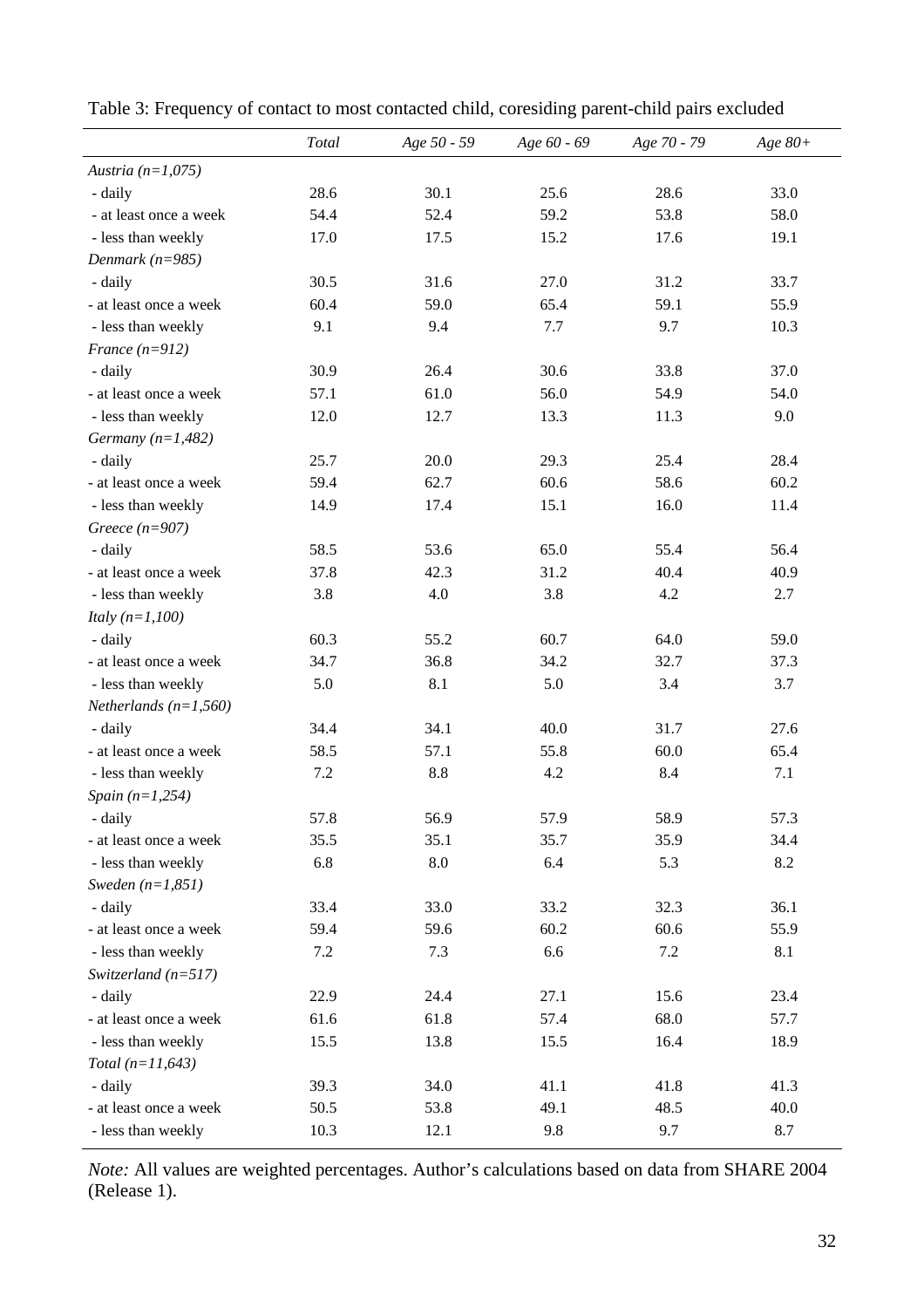|                             |                 | Model 1: Coresidence vs. |                 | Model 2: Coresidence vs. | Model 3: Coresidence vs. |          |
|-----------------------------|-----------------|--------------------------|-----------------|--------------------------|--------------------------|----------|
|                             | less than       | 25 km ore                | less than       | $\ldots$ 25 km or        | less than                | 25 km or |
|                             | $25 \text{ km}$ | more                     | $25 \text{ km}$ | more                     | $25 \text{ km}$          | more     |
| Demographics                |                 |                          |                 |                          |                          |          |
| Age $60 - 69^a$             | $3.39**$        | 2.98**                   | 0.98            | 1.09                     | $1.15*$                  | 1.28**   |
|                             | (24.78)         | (16.03)                  | (0.27)          | (1.03)                   | (1.97)                   | (2.81)   |
| Age 70 - $79^a$             | 4.91**          | 4.46**                   | $0.80**$        | 1.03                     | 0.99                     | 1.29*    |
|                             | (26.67)         | (18.46)                  | (2.71)          | (0.26)                   | (0.15)                   | (2.28)   |
| Age $80+^a$                 | $4.23**$        | $4.51**$                 | $0.68**$        | 1.04                     | $0.79*$                  | 1.21     |
|                             | (18.16)         | (14.11)                  | (3.80)          | (0.31)                   | (2.18)                   | (1.39)   |
| Female respondent           | $1.09*$         | 1.04                     | $0.75**$        | $0.73**$                 | $0.72**$                 | $0.70**$ |
|                             | (2.10)          | (0.76)                   | (5.83)          | (4.98)                   | (6.12)                   | (5.38)   |
| Living with partner         | 1.01            | $0.82**$                 | 1.07            | 0.92                     | 1.06                     | 0.91     |
|                             | (0.29)          | (3.00)                   | (1.27)          | (1.20)                   | (1.03)                   | (1.26)   |
| Less than good health       | $0.80**$        | $0.82**$                 | $0.76**$        | $0.77**$                 | $0.81**$                 | $0.84*$  |
|                             | (4.69)          | (3.08)                   | (5.23)          | (3.78)                   | (3.66)                   | (2.49)   |
| Chronic diseases $(2+)$     | $1.18**$        | 0.97                     | 1.05            | 0.89                     | 1.09                     | 0.92     |
|                             | (3.69)          | (0.52)                   | (0.87)          | (1.76)                   | (1.62)                   | (1.14)   |
| Depression                  | $0.77**$        | $0.77**$                 | $0.87*$         | 0.87                     | 1.05                     | 1.06     |
|                             | (5.44)          | (3.76)                   | (2.51)          | (1.90)                   | (0.86)                   | (0.73)   |
| Education & SES             |                 |                          |                 |                          |                          |          |
| Low education <sup>a</sup>  | $0.73**$        | $0.45**$                 | $0.65**$        | $0.44**$                 | 0.90                     | $0.65**$ |
|                             | (6.64)          | (12.31)                  | (7.79)          | (11.65)                  | (1.69)                   | (5.50)   |
| High education <sup>a</sup> | 0.93            | $1.44**$                 | $1.27**$        | $1.88**$                 | $1.17*$                  | $1.72**$ |
|                             | (1.13)          | (4.87)                   | (3.26)          | (7.62)                   | (2.03)                   | (6.22)   |
| Owner of dwelling           | $0.65**$        | $0.82**$                 | $0.65**$        | $0.80**$                 | 0.95                     | $1.21**$ |
|                             | (10.12)         | (3.36)                   | (8.91)          | (3.60)                   | (0.95)                   | (2.78)   |
| Residence                   |                 |                          |                 |                          |                          |          |
| Migrated, past 5 years      | $1.45**$        | 2.89**                   | $1.70**$        | $3.64**$                 | $1.53**$                 | $3.23**$ |
|                             | (3.36)          | (8.80)                   | (4.13)          | (9.46)                   | (3.05)                   | (8.04)   |
| Urban area                  | $1.34**$        | 0.97                     | $1.50**$        | 1.02                     | $1.44**$                 | 0.99     |
|                             | (7.32)          | (0.60)                   | (8.97)          | (0.27)                   | (7.43)                   | (0.22)   |
|                             |                 |                          |                 |                          |                          |          |

Table 4: Multinomial logistic regression results for dependent variable 'proximity', pooled models (*n* = 13,630) – relative risk ratios (standard errors in parentheses)

(continued next page)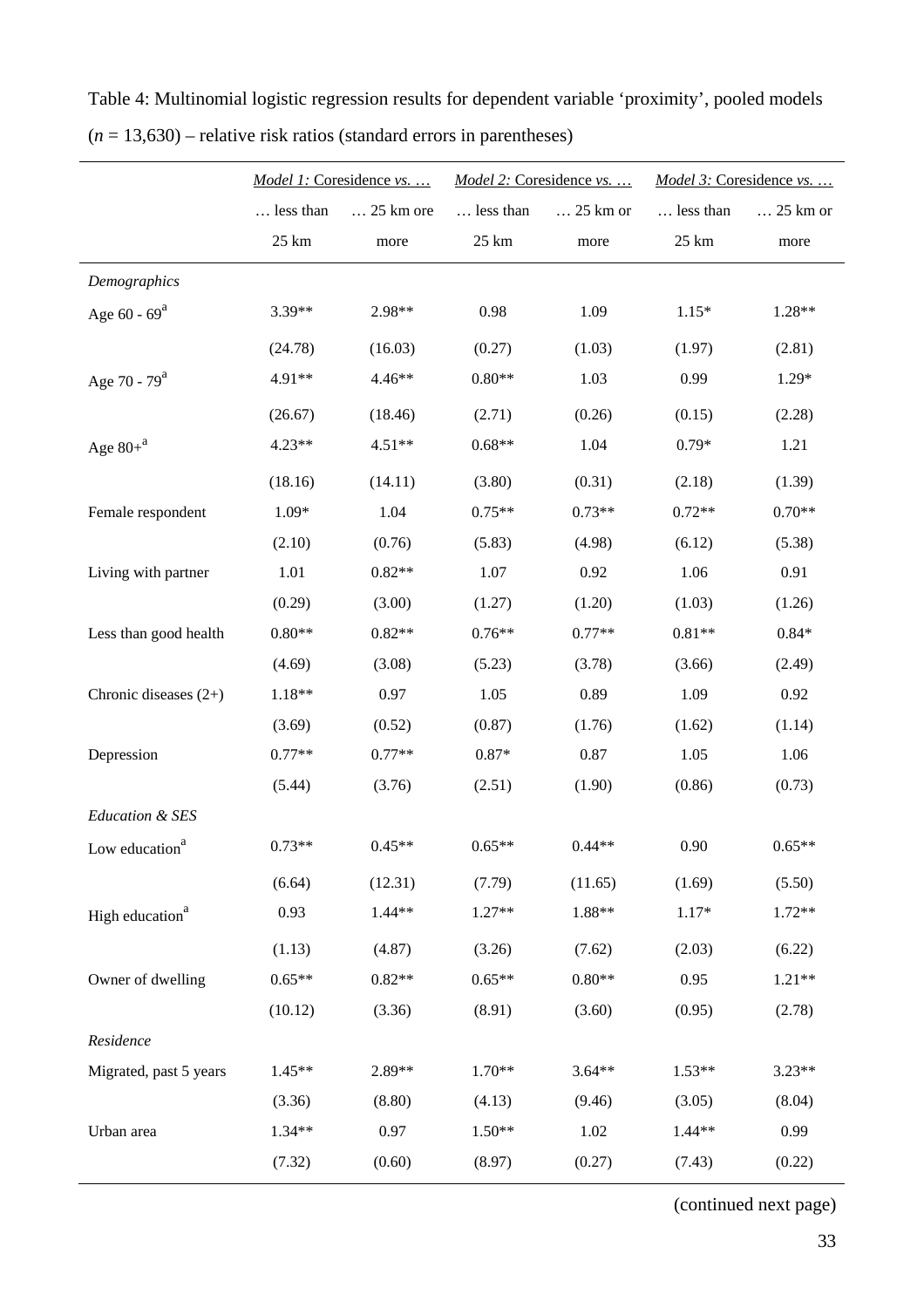|                                   | Model 1: Coresidence vs. |           |           | Model 2: Coresidence vs. | Model 3: Coresidence vs. |          |
|-----------------------------------|--------------------------|-----------|-----------|--------------------------|--------------------------|----------|
|                                   | less than                | 25 km ore | less than | 25 km or                 | less than                | 25 km or |
|                                   | $25~\mathrm{km}$         | more      | 25 km     | more                     | $25 \text{ km}$          | more     |
| Child characteristics             |                          |           |           |                          |                          |          |
| Number of siblings                |                          |           | $0.94**$  | $0.65**$                 | $0.89**$                 | $0.60**$ |
|                                   |                          |           | (3.38)    | (14.95)                  | (6.62)                   | (17.02)  |
| Age $\leq 20^a$                   |                          |           | $0.05**$  | $0.05**$                 | $0.03**$                 | $0.03**$ |
|                                   |                          |           | (18.63)   | (14.47)                  | (20.10)                  | (15.78)  |
| Age $20 \leq 30^a$                |                          |           | $0.34**$  | $0.36**$                 | $0.36**$                 | $0.38**$ |
|                                   |                          |           | (15.65)   | (11.25)                  | (13.86)                  | (10.12)  |
| Unemployed <sup>a</sup>           |                          |           | $0.43**$  | $0.47**$                 | $0.49**$                 | $0.54**$ |
|                                   |                          |           | (8.64)    | (5.48)                   | (6.82)                   | (4.29)   |
| In education <sup>a</sup>         |                          |           | $0.49**$  | 1.05                     | $0.44**$                 | 0.95     |
|                                   |                          |           | (7.48)    | (0.48)                   | (7.96)                   | (0.42)   |
| Other activity <sup>a</sup>       |                          |           | $0.63**$  | $0.62**$                 | $0.72**$                 | $0.72**$ |
|                                   |                          |           | (6.34)    | (4.95)                   | (4.20)                   | (3.15)   |
| Daughter                          |                          |           | $1.24**$  | $1.36**$                 | $1.29**$                 | $1.41**$ |
|                                   |                          |           | (4.64)    | (5.13)                   | (5.12)                   | (5.52)   |
| Own children                      |                          |           | 4.38**    | $3.15**$                 | 4.09**                   | $2.91**$ |
|                                   |                          |           | (26.93)   | (15.97)                  | (24.00)                  | (14.19)  |
| Country group                     |                          |           |           |                          |                          |          |
| Greece, Italy, Spain <sup>a</sup> |                          |           |           |                          | $0.36**$                 | $0.26**$ |
|                                   |                          |           |           |                          | (16.39)                  | (15.44)  |
| Denmark, Netherlands,             |                          |           |           |                          | $3.74**$                 | $3.85**$ |
| Sweden <sup>a</sup>               |                          |           |           |                          | (19.23)                  | (16.93)  |
|                                   |                          |           |           |                          |                          |          |
| $\chi^2$                          |                          | 1834.54   |           | 5279.44                  | 6863.82                  |          |
| df                                |                          | 28        |           | 46                       |                          | 50       |

Table 4 (cont'd.): Multinomial logistic regression results for dependent variable 'proximity', pooled models (*n* = 13,630) – relative risk ratios (standard errors in parentheses)

*Note:* Author's calculations based on data from SHARE 2004 (Release 1).

<sup>a</sup> Reference categories: age 50 - 59; medium level of education; child's age > 30; child is (self-) employed; all other countries. – Missing value indicator variables are not displayed.

\*  $p < .05$ ; \*\*  $p < .01$ .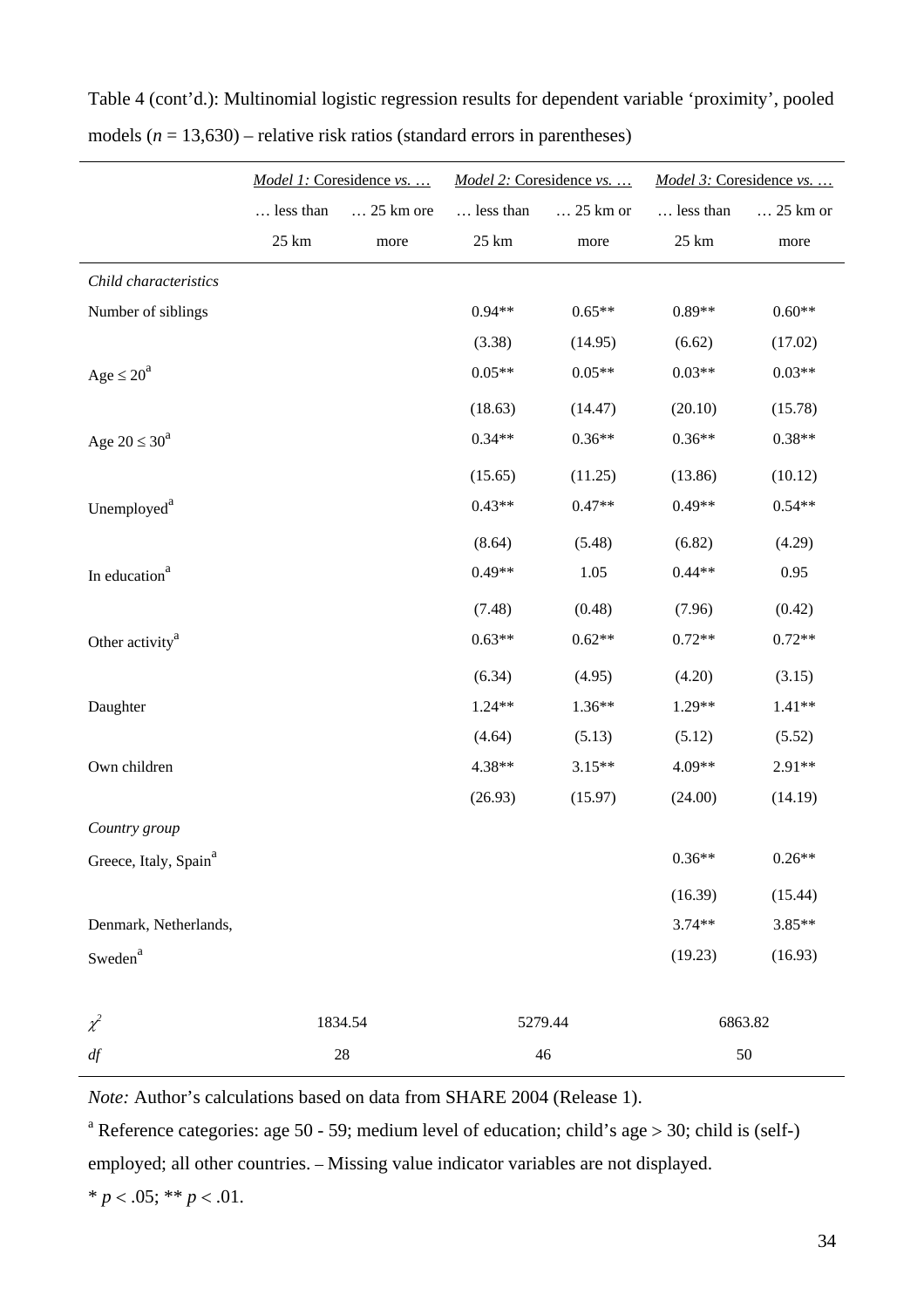|                             | South: Coresidence vs. |                   | Central: Coresidence vs. |                   | North: Coresidence vs. |            |
|-----------------------------|------------------------|-------------------|--------------------------|-------------------|------------------------|------------|
|                             | less than              | 25 km ore         | less than                | $\ldots$ 25 km or | less than              | 25 km or   |
|                             | 25 km                  | more              | 25 km                    | more              | 25 km                  | more       |
| Demographics                |                        |                   |                          |                   |                        |            |
| Age $60 - 69^a$             | 1.04                   | 1.26              | 1.03 <sub>n</sub>        | 1.18              | $1.61$ s <sup>**</sup> | $1.73**$   |
|                             | (0.27)                 | (1.16)            | (0.24)                   | (1.20)            | (3.12)                 | (3.19)     |
| Age 70 - 79 <sup>a</sup>    | 0.90                   | 1.18              | 0.82 <sub>n</sub>        | 1.08 <sub>n</sub> | $1.75$ *               | $2.40**$   |
|                             | (0.71)                 | (0.71)            | (1.39)                   | (0.43)            | (2.29)                 | (3.32)     |
| Age $80+^a$                 | 0.75                   | 1.09              | $0.65*$                  | 0.95              | 1.13                   | $1.86*$    |
|                             | (1.64)                 | (0.31)            | (2.55)                   | (0.24)            | (0.41)                 | (1.97)     |
| Female respondent           | $0.69**$               | $0.65**$          | $0.70**$                 | $0.65_n**$        | 0.89                   | 0.92       |
|                             | (4.08)                 | (3.06)            | (4.02)                   | (4.05)            | (0.99)                 | (0.64)     |
| Living with partner         | $1.24*$                | 0.79              | 1.00                     | 1.04              | $0.85_s$               | $0.70*$    |
|                             | (2.22)                 | (1.58)            | (0.04)                   | (0.30)            | (1.16)                 | (2.27)     |
| Less than good health       | 1.00 <sub>c</sub>      | 1.07 <sub>c</sub> | $0.66**$                 | $0.62_n$ **       | 0.86                   | 1.01       |
|                             | (0.03)                 | (0.47)            | (4.68)                   | (4.34)            | (1.08)                 | (0.08)     |
| Chronic diseases $(2+)$     | 1.11                   | 0.78              | 1.10                     | 0.95              | 1.12                   | 0.98       |
|                             | (1.19)                 | (1.75)            | (1.03)                   | (0.50)            | (0.87)                 | (0.15)     |
| Depression                  | 0.95                   | 0.84 <sub>c</sub> | 1.18                     | $1.42**$          | 1.06                   | 0.96       |
|                             | (0.59)                 | (1.14)            | (1.69)                   | (2.88)            | (0.41)                 | (0.23)     |
| Education & SES             |                        |                   |                          |                   |                        |            |
| Low education <sup>a</sup>  | 0.96                   | 0.86              | $0.83*$                  | $0.78_n*$         | $0.70**$               | $0.41_s**$ |
|                             | (0.35)                 | (0.83)            | (2.02)                   | (2.05)            | (2.71)                 | (5.87)     |
| High education <sup>a</sup> | 1.02                   | 1.79*             | $1.32*$                  | 1.96**            | 0.93                   | 1.36       |
|                             | (0.09)                 | (2.41)            | (2.49)                   | (5.32)            | (0.47)                 | (1.88)     |
| Owner of dwelling           | $1.24c$ *              | 1.32              | 0.89                     | 1.20              | $0.86_s$               | 1.16       |
|                             | (2.20)                 | (1.76)            | (1.38)                   | (1.78)            | (1.28)                 | (1.11)     |
| Residence                   |                        |                   |                          |                   |                        |            |
| Migrated, past 5 years      | $0.59_c$               | $2.52**$          | $2.21**$                 | $3.77**$          | $2.18$ **              | 4.92**     |
|                             | (1.64)                 | (2.89)            | (3.45)                   | (5.32)            | (3.04)                 | (6.07)     |
| Urban area                  | $1.22_c$ *             | $0.67c***$        | $2.16_n *$               | $1.45_n**$        | 1.15                   | 0.83       |
|                             | (2.47)                 | (3.04)            | (9.04)                   | (3.53)            | (1.24)                 | (1.45)     |

Table 5: Multinomial logistic regression results for dependent variable 'proximity', separate models for 'South', 'Central', and 'North'<sup>a</sup> – relative risk ratios (standard errors in parentheses)

(continued next page)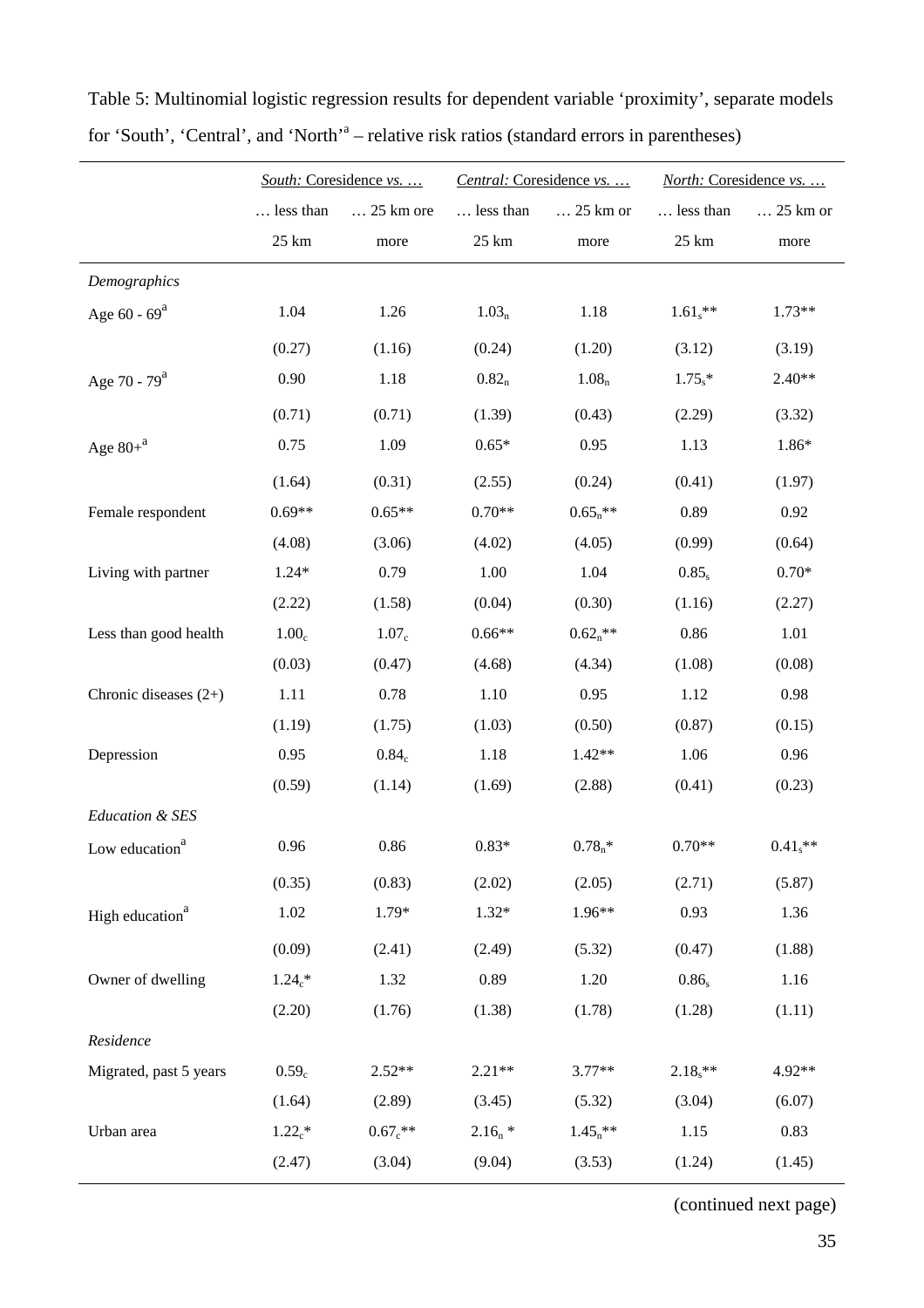Table 5 (cont'd.): Multinomial logistic regression results for dependent variable 'proximity', separate models for 'South', 'Central', and 'North'<sup>a</sup> – relative risk ratios (standard errors in parentheses)

|                             |                   | South: Coresidence vs. | Central: Coresidence vs. |                   | North: Coresidence vs. |            |  |
|-----------------------------|-------------------|------------------------|--------------------------|-------------------|------------------------|------------|--|
|                             | less than         | 25 km ore              | less than                | $\ldots$ 25 km or | less than              | 25 km or   |  |
|                             | $25 \text{ km}$   | more                   | $25 \text{ km}$          | more              | $25 \text{ km}$        | more       |  |
| Child characteristics       |                   |                        |                          |                   |                        |            |  |
| Number of siblings          | $0.87**$          | $0.62**$               | $0.90**$                 | $0.61**$          | $0.82**$               | $0.55**$   |  |
|                             | (4.36)            | (7.24)                 | (3.55)                   | (10.33)           | (4.80)                 | (11.26)    |  |
| $Age \leq 20b^b$            | $0.01**$          | $0.43_c*$              | $0.06**$                 | $0.01**$          | $0.03**$               | $0.03_s**$ |  |
|                             | (7.00)            | (2.21)                 | (10.66)                  | (9.15)            | (14.18)                | (11.30)    |  |
| Age $20 \leq 30^b$          | $0.35**$          | $0.49**$               | $0.40**$                 | $0.38**$          | $0.32**$               | $0.34**$   |  |
|                             | (8.11)            | (3.44)                 | (7.64)                   | (6.49)            | (7.01)                 | (5.76)     |  |
| Unemployed <sup>b</sup>     | $0.39**$          | $0.46*$                | $0.52**$                 | 0.67              | 0.70                   | 0.63       |  |
|                             | (5.00)            | (2.47)                 | (3.81)                   | (1.86)            | (1.49)                 | (1.56)     |  |
| In education <sup>b</sup>   | $0.23**$          | 1.49 <sub>c</sub>      | $0.35**$                 | $0.66*$           | $0.51_s**$             | 0.98       |  |
|                             | (4.52)            | (1.66)                 | (6.18)                   | (2.15)            | (4.17)                 | (0.10)     |  |
| Other activity <sup>b</sup> | 0.85 <sub>c</sub> | 0.73                   | $0.58**$                 | $0.65**$          | 0.75                   | 0.79       |  |
|                             | (1.46)            | (1.61)                 | (4.21)                   | (2.66)            | (1.29)                 | (0.93)     |  |
| Daughter                    | 1.09 <sub>c</sub> | 1.20                   | $1.62**$                 | 1.58**            | $1.30*$                | $1.54**$   |  |
|                             | (1.02)            | (1.43)                 | (6.01)                   | (4.68)            | (2.36)                 | (3.47)     |  |
| Own children                | $6.13e^{**}$      | $3.22e^{**}$           | $2.45_n**$               | $1.69_n$ **       | $7.59**$               | $6.48$ **  |  |
|                             | (19.01)           | (7.28)                 | (9.68)                   | (4.60)            | (11.58)                | (9.81)     |  |
| $\chi^2$                    |                   | 1621.30                | 1494.48                  |                   | 2502.20                |            |  |
| df                          |                   | 46                     |                          | 46                |                        | 46         |  |

*Note:* Author's calculations based on data from SHARE 2004 (Release 1).

<sup>a</sup> South: Greece, Italy, Spain;  $n = 4,433$ . Central: Austria, France, Germany, Switzerland;  $n = 4,525$ . North: Denmark, Netherlands, Sweden;  $n = 4.672$ .  $\frac{b}{n}$  Reference categories: age 50 - 59; medium level of education; child's age  $> 30$ ; child is (self-) employed.  $\textdegree$  Coefficient significantly different from coefficient in 'Central' regression (p < .05;  $\chi^2$ -test). <sup>n</sup> Coefficient significantly different from coefficient in 'North' regression (p < .05;  $\chi^2$ -test). <sup>S</sup> Coefficient significantly different from coefficient in 'South' regression (p < .05;  $\chi^2$ -test). – Missing value indicator variables are not displayed.

\* 
$$
p < .05
$$
; \*\*  $p < .01$ .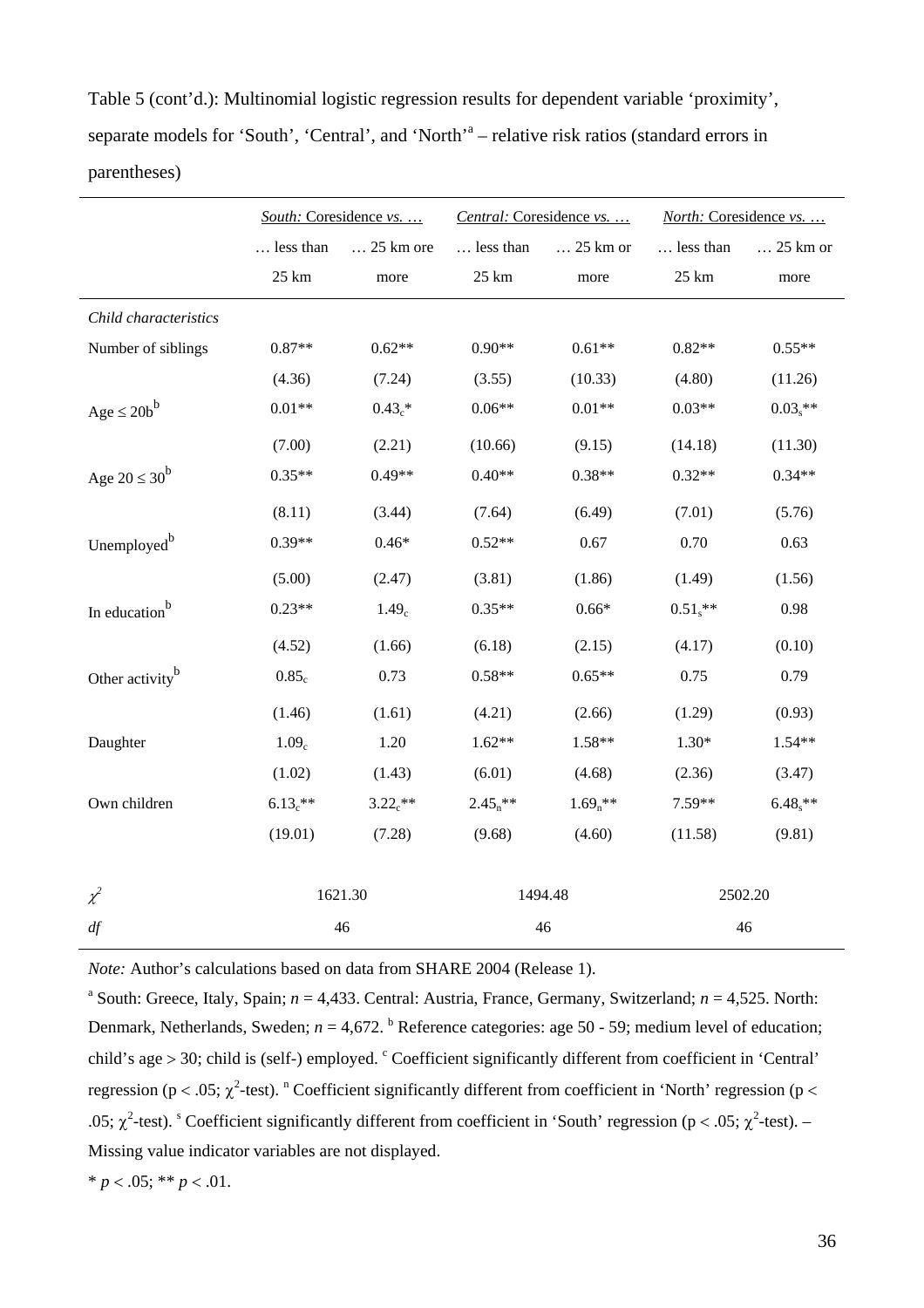|                             | Pooled model: Daily vs. |           | South: Daily vs. |           | Central-North: Daily vs. |                   |
|-----------------------------|-------------------------|-----------|------------------|-----------|--------------------------|-------------------|
|                             | at least                | less than | at least         | less than | at least                 | less than         |
|                             | once a week             | weekly    | once a week      | weekly    | once a week              | weekly            |
| Demographics                |                         |           |                  |           |                          |                   |
| Age $60 - 69^b$             | 0.93                    | $0.71**$  | 0.86             | 0.62      | 0.96                     | $0.74*$           |
|                             | (1.13)                  | (3.08)    | (1.21)           | (1.73)    | (0.53)                   | (2.53)            |
| Age 70 - $79^b$             | 1.05                    | 0.78      | 0.95             | 0.61      | 1.11                     | 0.85              |
|                             | (0.71)                  | (1.95)    | (0.39)           | (1.62)    | (1.24)                   | (1.18)            |
| Age $80+^b$                 | 1.03                    | $0.54**$  | 0.96             | $0.46*$   | 1.07                     | $0.56**$          |
|                             | (0.38)                  | (4.00)    | (0.26)           | (2.11)    | (0.64)                   | (3.35)            |
| Female respondent           | $0.87**$                | $0.44**$  | $0.83*$          | $0.56**$  | $0.88*$                  | $0.42**$          |
|                             | (2.99)                  | (9.99)    | (2.16)           | (2.99)    | (2.30)                   | (9.47)            |
| Living with partner         | $0.89*$                 | $0.42**$  | $0.76**$         | $0.48**$  | 0.95                     | $0.42**$          |
|                             | (2.16)                  | (10.12)   | (2.83)           | (3.63)    | (0.82)                   | (9.06)            |
| Less than good health       | $0.88*$                 | $1.32**$  | 1.02             | 1.19      | $0.83**$                 | $1.31**$          |
|                             | (2.52)                  | (3.27)    | (0.17)           | (0.84)    | (3.11)                   | (2.77)            |
| Chronic diseases $(2+)$     | $0.89*$                 | $0.76**$  | 0.86             | 0.94      | 0.90                     | $0.73**$          |
|                             | (2.43)                  | (3.34)    | (1.72)           | (0.34)    | (1.89)                   | (3.40)            |
| Depression                  | 1.00                    | 1.29**    | 0.93             | 1.14      | 1.02                     | $1.33**$          |
|                             | (0.02)                  | (2.80)    | (0.80)           | (0.68)    | (0.33)                   | (2.77)            |
| Education & SES             |                         |           |                  |           |                          |                   |
| Low education <sup>b</sup>  | $0.87**$                | 0.85      | $1.30*$          | 1.93*     | $0.80$ <sub>s</sub> **   | $0.75$ **         |
|                             | (2.68)                  | (1.81)    | (2.04)           | (2.26)    | (3.89)                   | (2.97)            |
| High education <sup>b</sup> | 1.25**                  | 0.94      | 1.09             | 0.45      | 1.28**                   | 1.00              |
|                             | (3.26)                  | (0.58)    | (0.42)           | (1.48)    | (3.40)                   | (0.02)            |
| Owner of dwelling           | $0.91*$                 | $0.59**$  | $0.82*$          | $0.63*$   | 0.90                     | $0.58**$          |
|                             | (2.11)                  | (6.61)    | (2.07)           | (2.40)    | (1.87)                   | (6.07)            |
| Residence                   |                         |           |                  |           |                          |                   |
| Migrated, past 5 years      | 1.10                    | $1.55**$  | 1.14             | $3.73**$  | 1.07                     | 1.32 <sub>s</sub> |
|                             | (0.87)                  | (2.79)    | (0.46)           | (3.56)    | (0.53)                   | (1.62)            |
| Urban area                  | 1.02                    | $0.83*$   | 1.28**           | 0.83      | $0.96_s$                 | $0.80*$           |
|                             | (0.58)                  | (2.52)    | (3.04)           | (1.08)    | (0.75)                   | (2.57)            |

Table 6: Multinomial logistic regression results for dependent variable 'frequency of contact' (coresident parent-child pairs excluded), pooled model (*n* = 11,632) and separate models for 'South' and 'Central-North'<sup>a</sup> – relative risk ratios (standard errors in parentheses)

(continued next page)